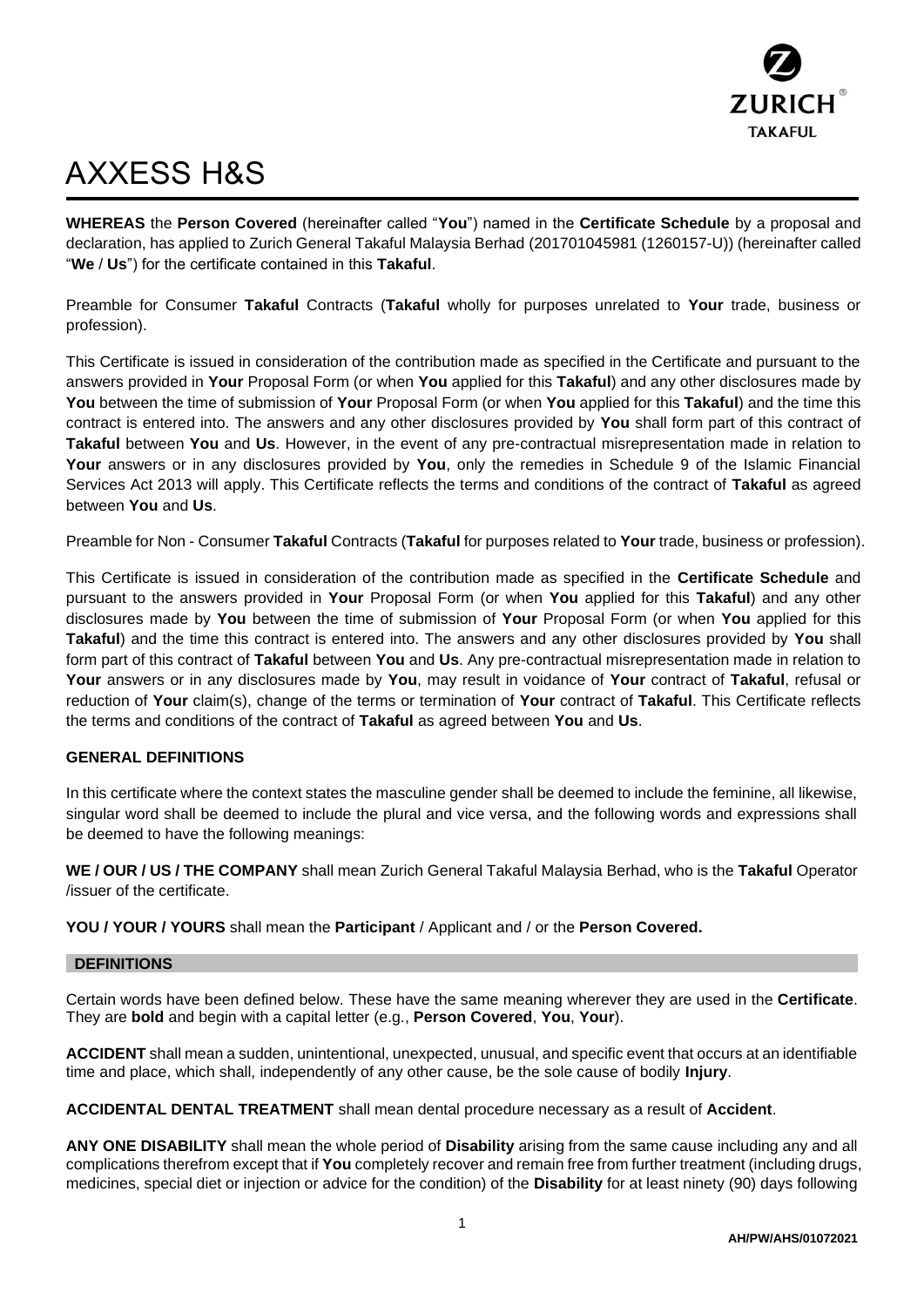the latest date of discharge and subsequent **Disability** from the same cause shall be considered as though it were a new **Disability**.

**AS CHARGED** refers to actual charges incurred for reasonable, necessary and customary medical care provided in the treatment of a covered **Disability**.

**CERTIFICATE SCHEDULE / CERTIFICATE OF TAKAFUL** shall refer to the document issued by **Us** that issued to verify the existence of **Takaful** coverage granted to **You**.

**CERTIFICATE YEAR** shall mean the one (1) year period including the effective date of commencement of **Takaful** and immediately following that date, or the one (1) year period following the **Renewal or Renewed Certificate**.

**CONGENITAL CONDITIONS** shall mean any medical or physical abnormalities existing at the time of birth, as well as neo-natal physical abnormalities developing within six (6) months from the time of birth. These will include hernias of all types and epilepsy except when caused by trauma, which occurred after the date **You** were continuously covered under this certificate.

**DAY** shall mean the definition of a charging **Day** adopted by the **Hospital** concerned.

**DAY SURGERY** shall mean a patient who needs the use of a recovery facility for a surgical procedure on a pre-plan basis at the **Hospital / Specialist** clinic (but not for overnight stay).

**DENTIST** shall mean a registered dental practitioner qualified and licensed to practise dentistry and who, in rendering such treatment, is practising within the scope of his licensing and training in the geographical area in which a service is provided, but excluding a **Dentist** who is the **Person Covered** himself or his immediate family i.e. siblings, spouse, child or parent.

**DISABILITY** shall mean a **Sickness**, **Disease**, **Illness** or the entire **Injury** arising out of a single or continuous series of causes.

**DOCTOR or PHYSICIAN or SURGEON** shall mean a registered medical practitioner qualified and licensed to practice western medicine and who, in rendering such treatment, is practising within the scope of his licensing and training in the geographical area of practice, but excluding a **Doctor, Physician or Surgeon** who is the **Person Covered** himself or his immediate family i.e., siblings, spouse, child or parent.

**ELIGIBLE EXPENSES** shall mean **Medically Necessary** expenses incurred due to a covered **Disability** but not exceeding the limits in the **Certificate Schedule**.

**EMERGENCY** shall mean treatment needed in the event whereby immediate medical attention is required within the twelve (12) hours of **Injury**, **Illness** or symptoms which are sudden and severe failing where **Your** life could be threatened or lead to significant deterioration of health.

**HIBAH** shall mean a gift. In **Takaful**, contract of **Hibah** is applicable in surplus sharing, whereas **Takaful** benefit shall be given to the nominated recipient based on Conditional **Hibah**.

**HOSPITAL** shall mean only an establishment duly constituted and registered as a **Hospital** for the care and treatment of sick and injured person as paying bed-patients, and which:

- (a) has facilities for diagnosis and major **Surgery**,
- (b) provides twenty-four (24) hours a day nursing service by registered and graduate nurse,
- (c) is under supervision of a **Physician**, and
- (d) is not a primarily a clinic; a place for alcoholics or drug addicts; a nursing, rest or convalescent home or a home for the aged or similar establishment.

**HOSPITALISATION** shall mean admission to a **Hospital** as a registered inpatient for **Medically Necessary** treatments for a covered **Disability** upon recommendation of a **Physician**. A patient shall not be considered as an inpatient if the patient does not physically stay in the **Hospital** for the whole period of confinement.

**INJURY** shall mean bodily injury caused solely by an **Accident**.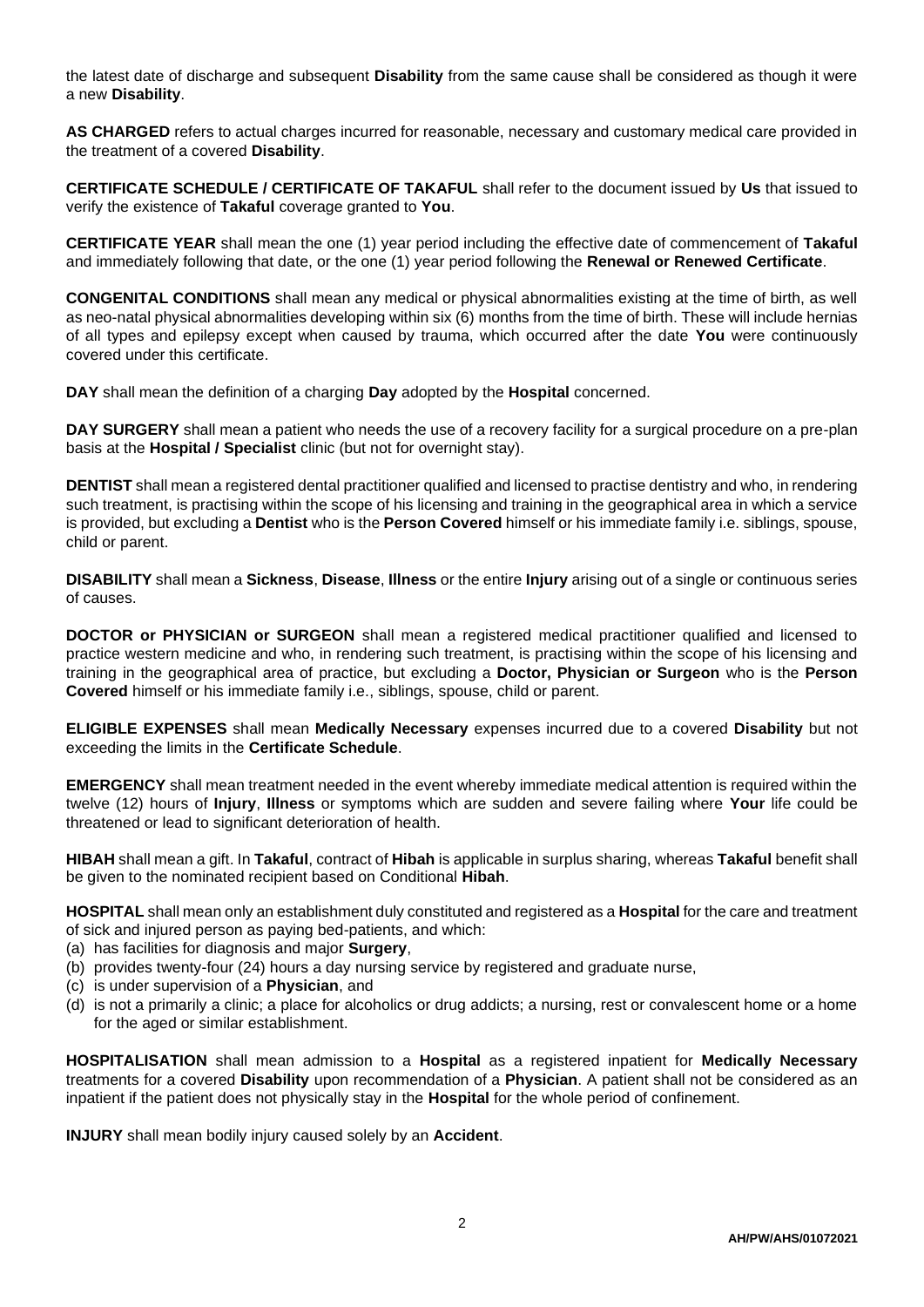**INTENSIVE CARE UNIT** shall mean a section within a **Hospital** which is designated as an **Intensive Care Unit** by the **Hospital**, and which is maintained on a twenty-four (24) hours basis solely for treatment of patients in critical condition and is equipped to provide special nursing and medical services not available elsewhere in the **Hospital**.

**MALAYSIAN GOVERNMENT HOSPITAL** shall mean a **Hospital** which charges of services are subject to the Fee Act 1951 Fees (Medical) Order 1982 and / or its subsequent amendments if any.

**MAXIMUM PER ANY ONE DISABILITY** shall mean the maximum amount payable for treatment provided to **You**, as stated in the **Certificate Schedule**, irrespective of the several types of **Disability** treated in a single admission.

**MEDICALLY NECESSARY** shall mean a medical service which is:

- (a) consistent with the diagnosis and customary medical treatment for a covered **Disability**, and
- (b) in accordance with standards of good medical practice, consistent with current standard of professional medical care, and of proven medical benefits, and
- (c) not for **Your** convenience or the **Physician**, and unable to be reasonably rendered out of **Hospital** (if admitted as an inpatient), and
- (d) not of an experimental, investigational or research nature, preventive or screening nature,
- (e) for which the charges are fair and reasonable and customary for the **Disability**.

**OUTPATIENT** shall mean **You** are receiving medical care or treatment without being hospitalised and includes treatment in a daycare centre.

**OVERALL ANNUAL LIMIT** shall mean benefits payable in respect of expenses incurred for treatment provided to **You** during the period of **Takaful** shall be limited to **Overall Annual Limit** as stated in the **Certificate Schedule** irrespective of type / types of **Disability**. In the event the **Overall Annual Limit** having been paid in full, all **Takaful** for **You** hereunder shall immediately cease to be payable for the remaining **Certificate Year**.

**PARTICIPANT / MASTER HOLDER** shall mean a person or a corporate entity or an association/affinity to which the certificate has been issued in respect of cover for persons specifically identified as the **Person Covered** in this certificate, and can exercise all rights, privileges, and options available under this Contract.

**PERSON COVERED / COVERED MEMBER** shall mean the person(s) covered described in the **Certificate Schedule**.

**PRE-EXISTING CONDITION** shall be limited to Disabilities which existed before the effective date of cover and for which **You** should have reasonably been aware of. **You** may be considered to have reasonable knowledge of a **Pre-Existing Condition** where the condition is one for which:

- (a) **You** have received or is receiving treatment,
- (b) medical advice, diagnosis, care or treatment has been recommended,
- (c) clear and distinct symptoms are or were evident, or
- (d) its existence would have been apparent to a reasonable person in the circumstances.

**PRESCRIBED MEDICINES** shall mean medicines that are dispensed by a **Physician**, registered pharmacist, or a **Hospital** and which have been prescribed by a **Physician / Specialist** in respect of treatment for a covered **Disability**.

**REASONABLE AND CUSTOMARY CHARGES** shall mean charges for medical care which is **Medically Necessary** shall be considered reasonable and customary to the extent that it does not exceed the general level of charges being made by others of similar standing in the locality where the charge is incurred, when furnishing like or comparable treatment, services or supplies to individual of the same gender and of comparable age for a similar **Sickness**, **Disease** or **Injury** and in accordance with accepted medical standards and practice could not have been omitted without adversely affecting **Your** medical condition.

**RENEWAL OR RENEWED CERTIFICATE** shall mean a certificate which has been renewed without any lapse of time upon expiry of a preceding certificate with the same content.

**SICKNESS, DISEASE OR ILLNESS** shall mean a physical condition marked by a pathological deviation from the normal healthy state.

**SPECIALIST** shall mean a medical or dental practitioner registered and licensed as such in the geographical area of his practice where treatment takes place and who is classified by the appropriate health authorities as a person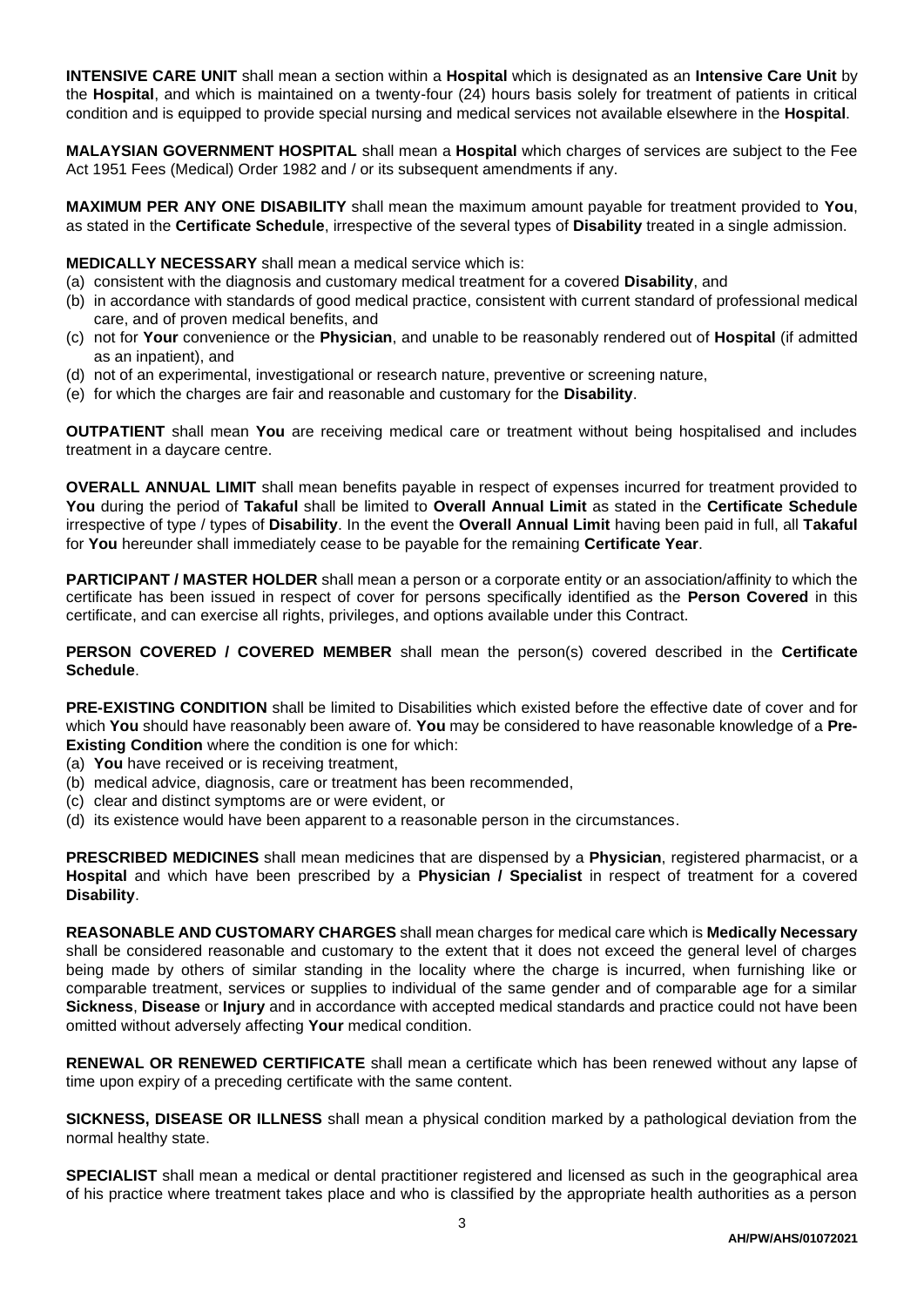with superior and special expertise in specified fields of medicine or dentistry, but excluding a **Physician** or **Surgeon** or **Dentist** who is the **Person Covered** himself or his immediate family i.e., siblings, spouse, child or parent.

**SPECIFIED ILLNESSES** shall mean the following disabilities and its related complications, occurring within the first one hundred and twenty (120) days of continuous cover:

- (a) Hypertension, Diabetes Mellitus and Cardiovascular **Disease,**
- (b) All tumours of any kind, cancers, cysts, nodules, polyps, stones of the urinary system and biliary system,
- (c) All ear, nose (including sinuses) and throat conditions,
- (d) Hernias, haemorrhoids, fistulae, hydrocele, varicocele,
- (e) Endometriosis including **Disease** of the Reproductive system,
- (f) Vertebro-spinal disorders (including discs) and knee conditions.

**SURGERY** shall mean any of the following medical procedures:

- (a) To incise, excise or electrocauterize any organ or body part, except for dental services,
- (b) To repair, revise, or reconstruct any organ or body part,
- (c) To reduce by manipulation a fracture or dislocation,
- (d) Use of endoscopy to remove a stone or object from the larynx, bronchus, trachea, oesophagus, stomach, intestine, urinary bladder, or urethra.

**TABARRU'** shall mean donation and in **Takaful** it shall mean the sum amount of money being contributed by **Participant** to GRIA based on the donation contract.

**TAKAFUL** is an arrangement based on mutual assistance under which **Takaful Participants** agree to contribute to a common fund providing for mutual financial benefits payable to the **Takaful Participants** or their beneficiaries on the occurrence of pre-agreed events.

**TAX** shall mean any present or future, direct or indirect, **Tax**, levy, or duty, including consumption **Tax** or any **Tax** of similar nature, which is imposed on goods and services by government or **Tax** authority.

**WAITING PERIOD** shall mean the first thirty (30) days between the beginning of **Your Disability** and the commencement of this certificate date and is applied only when the person is first covered. This shall not be applicable after the first year of cover. However, if there is a break in **Takaful**, the **Waiting Period** will apply again.

**WAKALAH** shall mean a Shariah concept where a representative is appointed to undertake and manage transactions on another person's behalf. In this **Takaful** contract, it shall mean that **We**, the **Takaful** Operator is appointed as a manager to manage the **Takaful** business on behalf of the **Participant** by charging an agreed **Wakalah** Fee.

# **SECTION A – HOSPITAL AND SURGICAL TAKAFUL**

#### **DESCRIPTION OF BENEFITS**

## **a) HOSPITAL ROOM AND BOARD**

**We** shall reimburse the **Reasonable and Customary Charges Medically Necessary** for room accommodation and meals. The amount of the benefit shall be equal to the actual charges made by the **Hospital** during **Your** confinement, but in no event shall the benefit exceed, for any one **Day**, the rate of Room and Board Benefit, and the maximum number of **Days** as set forth in the **Certificate Schedule**. **You** will only be entitled to this benefit while confined to a **Hospital** as an inpatient.

#### **b) INTENSIVE CARE UNIT**

**We** shall reimburse the **Reasonable and Customary Charges** for actual room and board incurred during confinement as an inpatient in the **Intensive Care Unit** of the **Hospital**. This benefit shall be payable equal to the actual charges made by the **Hospital** subject to the maximum benefit for any one **Day**, and maximum number of **Days**, as set forth in the **Certificate Schedule**. Where the period of confinement in an **Intensive Care Unit** exceeds the maximum set forth in the **Certificate Schedule**, reimbursement will be restricted to the standard Daily **Hospital** Room and Board rate. No **Hospital** Room and Board Benefits shall be paid for the same confinement period where the Daily **Intensive Care Unit** Benefits is payable.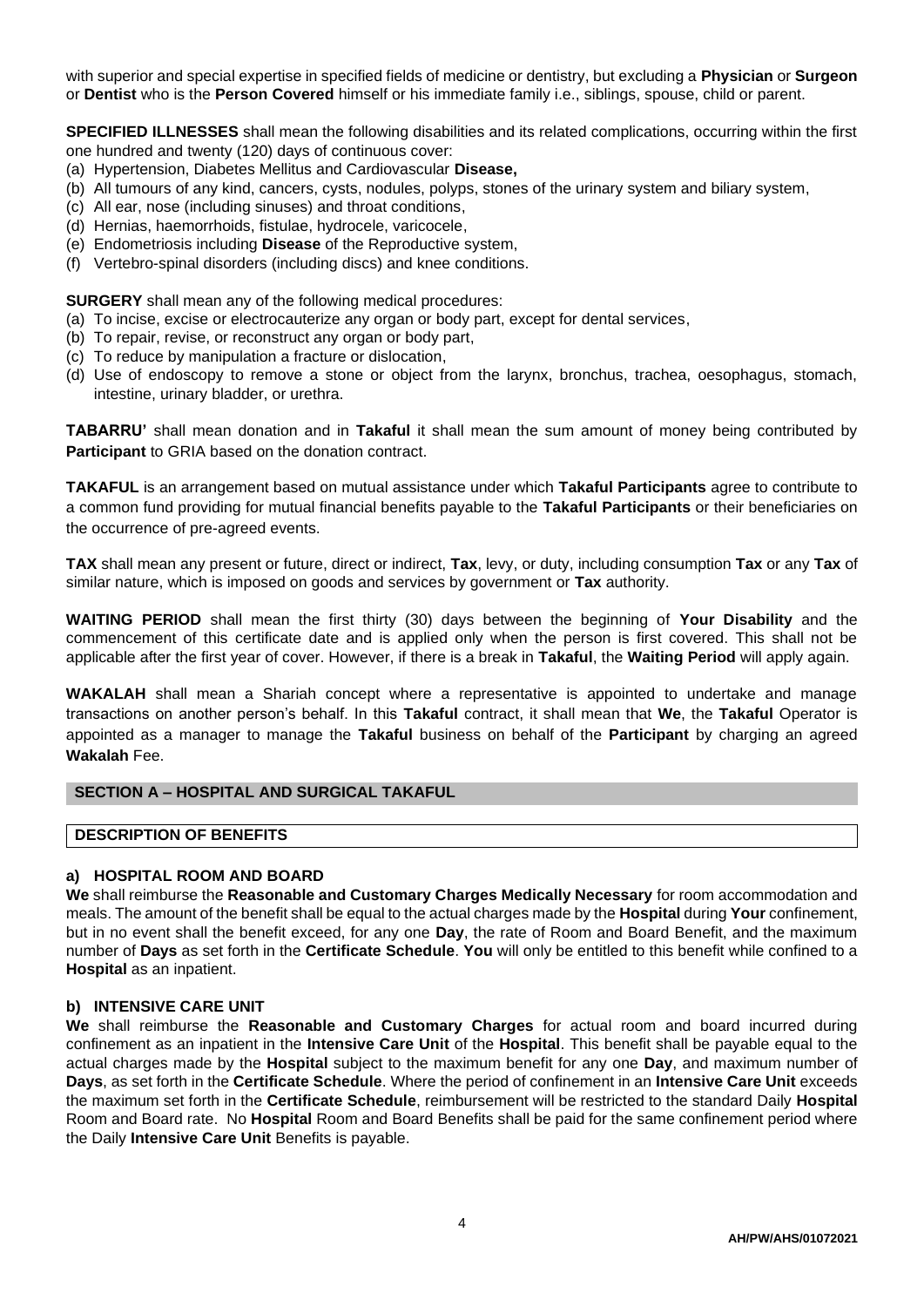# **c) HOSPITAL SUPPLIES & SERVICES**

**We** shall reimburse the **Reasonable and Customary Charges** actually incurred for general nursing, prescribed, and consumed drugs and medicines, dressings, splints, plaster casts, x-ray, laboratory examinations, electrocardiograms, physiotherapy, basal metabolism tests, intravenous injections and solutions, administration of blood and blood plasma, including the cost of blood and plasma whilst **You** are confined as an inpatient in a **Hospital**, up to the amount stated in the **Certificate Schedule**.

## **d) SURGICAL FEES**

**We** shall reimburse the **Reasonable and Customary Charges** for a **Surgery** by the **Specialist/Surgeon**, including pre-surgical assessment, **Specialist's / Surgeon's** visits to **You** and post-surgery care, up to the maximum number of **Days** from the date of **Surgery**, subject to the maximum amount of benefits indicated in the **Certificate Schedule**. If more than one **Surgery** is performed for **Any One Disability**, the total payments for all the surgeries performed shall not exceed the maximum amount of benefit stated in the **Certificate Schedule**.

# **e) ANAESTHETIST'S FEE**

**We** shall reimburse the **Reasonable and Customary Charges** by the Anaesthetist for the administration of anaesthesia not exceeding the limits as set forth in the **Certificate Schedule**.

## **f) OPERATING THEATRE FEE**

**We** shall reimburse the Reasonable and Customary Operating Room charges incidental to the surgical procedure not exceeding the limits as set forth in the **Certificate Schedule**.

## **g) PRE-HOSPITAL DIAGNOSTIC TESTS**

**We** shall reimburse the **Reasonable and Customary Charges** for ECG, X-ray and laboratory tests which are performed for diagnostic purposes on account of an **Injury** or **Illness** when in connection with a **Disability** preceding **Hospitalisation** within the maximum number of days and amount as set forth in the **Certificate Schedule** in a **Hospital** and which are recommended by a **Physician / Specialist**. No payment shall be made if upon such diagnostic services, **Hospital** confinement is not required for the treatment of the medical condition diagnosed.

## **h) PRE-HOSPITAL SPECIALIST CONSULTATION**

**We** shall reimburse the **Reasonable and Customary Charges** for the consultation by a **Specialist** in connection with a **Disability** within the maximum number of days and amount as set forth in the **Certificate Schedule** preceding confinement in a **Hospital** and provided that such consultation is **Medically Necessary** and has been recommended in writing by the attending **Physician / Specialist**, these may include prescription for medication and any subsequent consultation which subject to the **Certificate Schedule** Limit. Payment will not be made, if **You** are not confined in a **Hospital** for the treatment of the medical condition diagnosed.

#### **i) IN-HOSPITAL PHYSICIAN VISIT**

**We** shall reimburse the **Reasonable and Customary Charges** by a **Physician** for **Medically Necessary** visiting an in-paying patient while confined for a non-surgical **Disability** and not exceeding the maximum number of visits, number of **Days** and amount as set forth in the **Certificate Schedule**.

#### **j) POST-HOSPITALISATION TREATMENT**

**We** shall reimburse the **Reasonable and Customary Charges** incurred in follow-up treatment for the same **Disability** as during **Hospitalisation** immediately following discharge from **Hospital** for a non-surgical **Disability** within the maximum number of days and amount as stated in the **Certificate Schedule**.

#### **k) AMBULANCE FEES**

**We** shall reimburse the **Reasonable and Customary Charges** incurred for necessary domestic road ambulance services (inclusive of attendant) to and / or from the **Hospital** of confinement. Payment will not be made if **You** are not hospitalised and subject to the limits set forth in the **Certificate Schedule**.

#### **l) OUTPATIENT ACCIDENT TREATMENT**

**We** shall reimburse the **Reasonable and Customary Charges** incurred for up to the maximum stated in the **Certificate Schedule**, as a result of a covered bodily **Injury** arising from an **Accident** for **Medically Necessary** treatment as an **Outpatient** at any registered clinic or **Hospital** within twenty-four (24) hours of the **Accident** causing the covered bodily **Injury**. Follow up treatment by the same **Doctor** or same registered clinic or **Hospital** for the same covered bodily **Injury** will be provided up to the maximum amount and the maximum number of days set forth in the **Certificate Schedule**.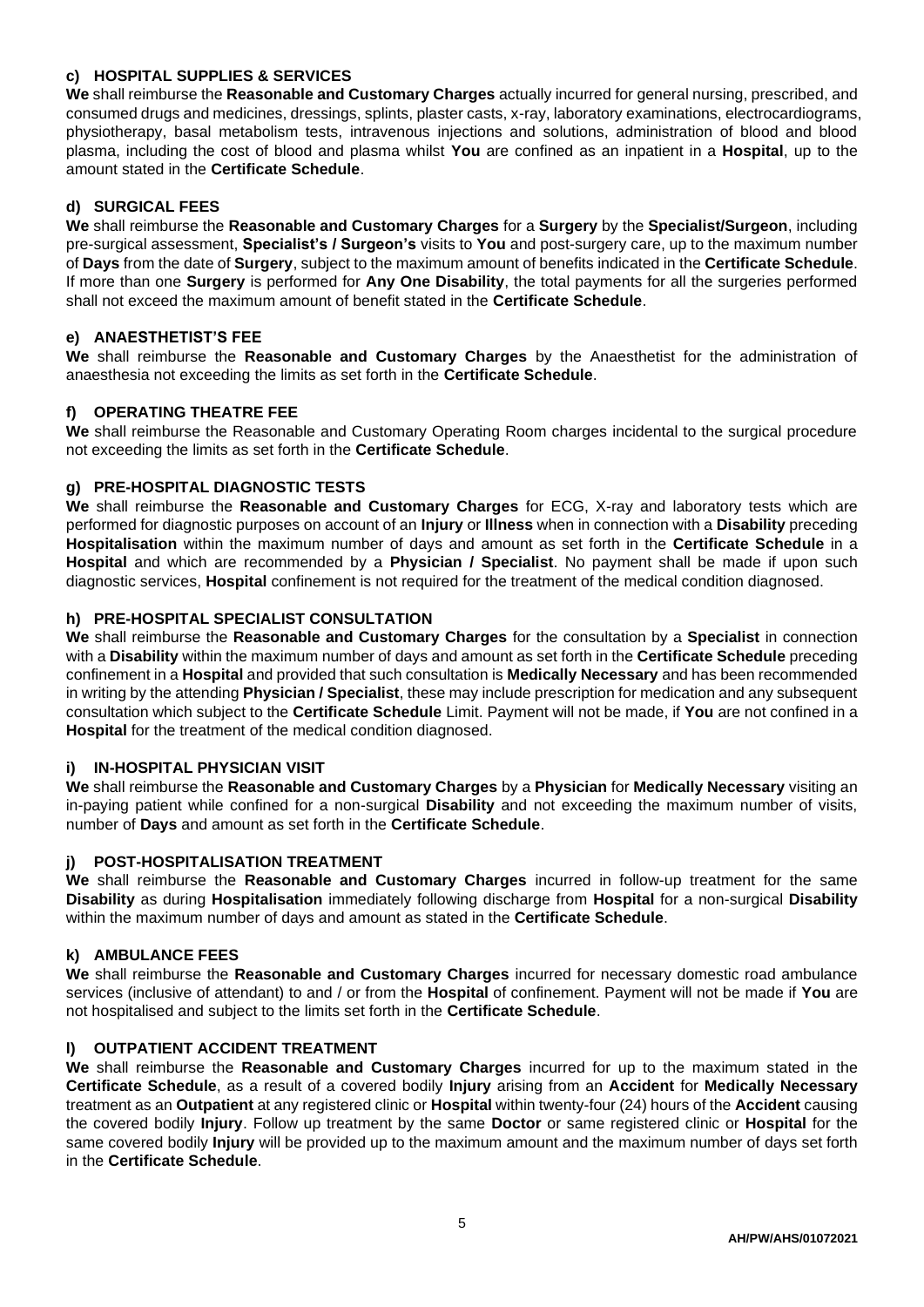## **m) MEDICAL REPORT FEES**

**We** shall reimburse the actual fee charged for completion of a medical report by the attending **Physician** / **Surgeon** in respect of each **Disability** but not to exceed the amount as stated in the **Certificate Schedule**.

## **n) TAX ON ELIGIBLE EXPENSES**

**We** shall reimburse the amount of the **Tax** on **Eligible Expenses** levied by the Clinics or **Hospitals** on taxable supplies and services provided to **You** that are payable under this certificate subject to the limits set forth in the **Certificate Schedule**.

## **o) SECOND SURGICAL OPINION**

**We** shall reimburse the **Reasonable and Customary Charges** for consultation with a **Specialist** to obtain a second opinion prior to **Surgery** in respect of an **Illness** or **Injury** requiring **Surgery** up to the maximum amount as set forth in the Schedule of Benefits. Payment will not be made where **You** do not result in **Hospital** confinement for the treatment of the medical condition diagnosed.

## **p) DAYCARE PROCEDURES**

**We** shall reimburse the **Reasonable and Customary Charges** for medical and professional charges incurred in respect of a **Day Surgery** (Surgical and Medical) performed in an **Outpatient** setting (without **Hospital** admission) up to maximum limit per **Disability** stated in the Schedule of Benefits. This shall include follow-up treatment by the same Attending **Physician** / **Specialist** / **Surgeon** within the maximum amount as stated in the Schedule of Benefits. Any Daycare Procedure done for investigative and diagnostic purposes not related to Treatment for any specific **Disabilities** is not covered.

## **q) OUTPATIENT SICKNESS TREATMENT**

**We** shall reimburse the **Reasonable and Customary Charges** up to the maximum set forth in the certificate Schedule, for **Emergency** treatment of **Sickness** rendered by a **Hospital** or a registered twenty-four (24) hours clinic and received as an outpatient between the hours of 10.00pm and 8.00am of the following morning. The time of treatment as certified by the attending **Physician** shall be a condition precedent to liability.

## **r) MAXIMUM LIMIT PER ADMISSION**

**We** shall reimburse the **Reasonable and Customary Charges** incurred for services and / or treatments provided to **You** and shall be capped to the maximum limit per admission as stated in the **Certificate Schedule** irrespective of the type of **Disability**. The benefit payable is further subject to the **Overall Annual Limit**. The excess amount that exceed the limit shall not be payable.

#### **SECTION B – Special Provisions**

#### **1) ALTERATIONS**

**We** reserve the right to amend the terms and provisions of this certificate by giving a thirty (30) days prior notice in writing by ordinary post to **Your** last known address in **Our** records with a valid reason, and such amendment will be applicable from the next **Renewal** of this certificate. No alteration to this certificate shall be valid unless authorized by **Us** and such approval is endorsed thereon. **We** would also give thirty (30) days prior written notice to the **Participant** according to the last recorded address for any alterations made.

#### **2) ARBITRATION**

All differences arising out of this certificate shall be referred to an Arbitrator who shall be appointed in writing by the parties in difference. In the event they are unable to agree on who is to be the Arbitrator within one (1) month of being required in writing to do so then both parties shall be entitled to appoint an Arbitrator each who shall proceed to hear the differences together with an Umpire to be appointed by both Arbitrators. However, this is provided that any disclaimer of liability by **Us** for any claim hereunder must be referred to an Arbitrator within twelve (12) calendar months from date of such disclaimer.

#### **3) AUTOMATIC TERMINATION**

This certificate shall automatically terminate on the earliest happening of the following events:

- (a) on the date this certificate is terminated, or
- (b) on the date of termination of membership (for association, affinity / scheme), or
- (c) on **Your** death, or
- (d) on **Your** certificate anniversary or the maximum age (as stated in the certificate), or
- (e) on the contribution due date if **You** fail to make the required contribution, or
- (f) any other date on which **You** cease to be eligible for **Takaful**, or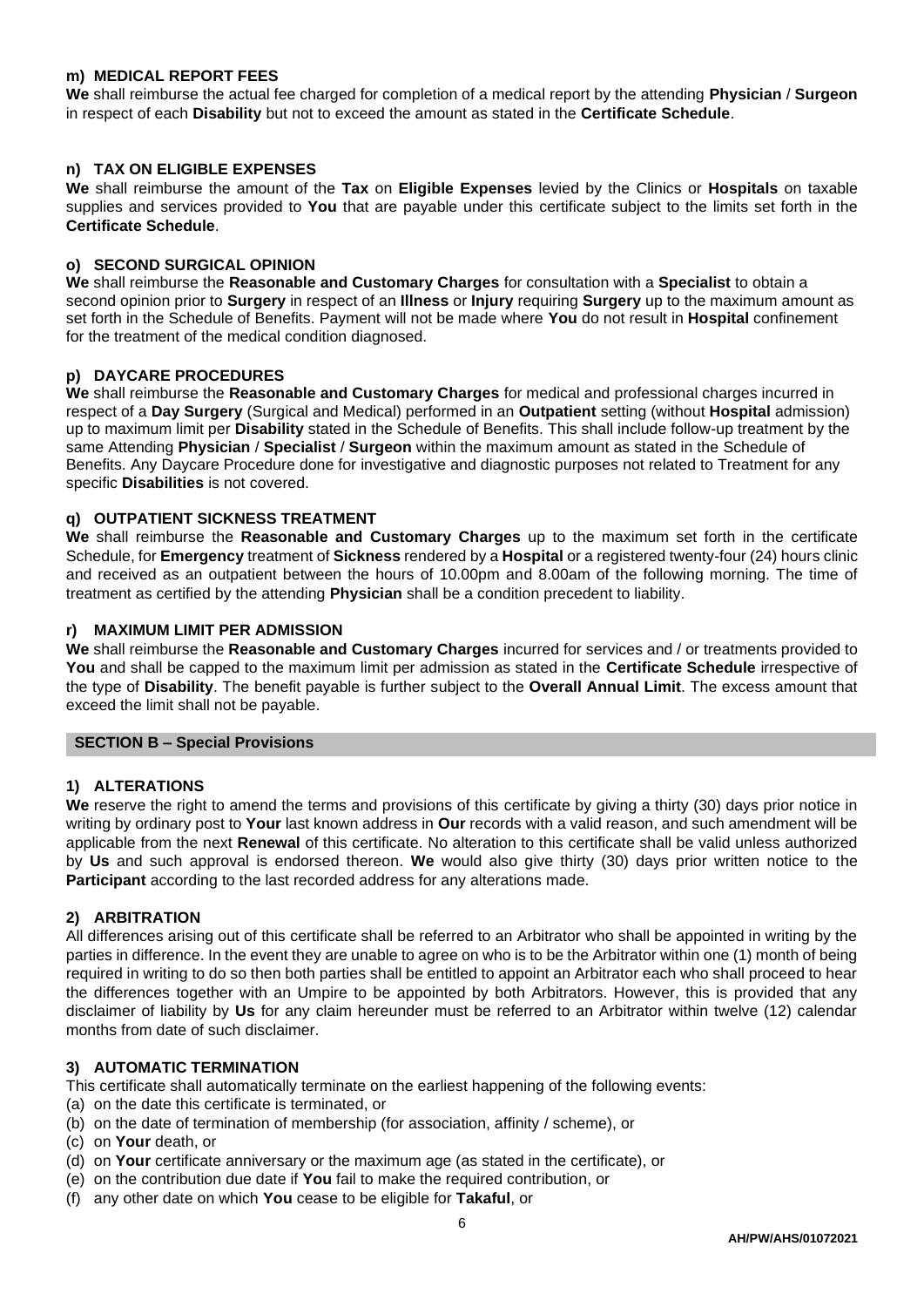(g) if the total benefits paid under the member's certificate since the last certificate anniversary exceed the **Overall Annual Limit** for the respective **Certificate Year**.

Termination of this certificate shall be without prejudice to any claim arising prior to such termination. The payment or acceptance of any contribution hereunder subsequent to termination of this certificate shall not create any liability but **We** shall return any such contribution.

## **4) CANCELLATION**

This certificate may be cancelled by the **Participant** at any time by giving written notice to **Us**; and provided that no claims have been made during the current **Certificate Year**, the **Participant** shall be entitled to a return of the contribution as follows:

| Period Not Exceeding       | <b>Return of Annual Contribution</b> |
|----------------------------|--------------------------------------|
| 15 days                    | 90%                                  |
| 1 month                    | 80%                                  |
| 2 months                   | 70%                                  |
| 3 months                   | 60%                                  |
| 4 months                   | 50%                                  |
| 5 months                   | 40%                                  |
| 6 months                   | 30%                                  |
| 7 months                   | 25%                                  |
| 8 months                   | <b>20%</b>                           |
| 9 months                   | 15%                                  |
| 10 months                  | 10%                                  |
| 11 months                  | 5%                                   |
| Period exceeding 11 months | No return                            |

There shall be no return of contribution for non-annual contribution mode.

## **5) CASH BEFORE COVER**

It is fundamental and an absolute special condition of this contract of **Takaful** that the contribution due must be paid and received by **Us** before **Takaful** cover is effective.

## **6) CERTIFICATION, INFORMATION AND EVIDENCE**

All certificates, information, medical reports and evidence as required by **Us** shall be furnished at **Your** expense, of the **Participant**, and in such a form that **We** may require. In any event all notices which **We** shall require the **Participant** to give must be in writing and addressed to **Us**. **You** shall, at **Our** request and expense, submit to a medical examination whenever it is deemed necessary.

## **7) CHANGE IN RISK**

**You** shall give immediate notice in writing to **Us** of any material change in **Your** occupation, business, duties or pursuits and make any additional contribution that may be required by **Us**.

#### **8) CLAIM PROCEDURES**

- (a) **You** shall within thirty (30) days of a **Disability** that incurs claimable expenses, give written notice to **Us** stating full particulars of such event, including all original bills and receipts, and a full **Physician's** report stipulating the diagnosis of the condition treated and the date the **Disability** commenced in the **Physician's** opinion and the **Physician's** summary of the cost of treatment including medicines and services rendered. Failure to furnish such notice within the time allowed shall not invalidate any claim if it is shown not to have been reasonably possible to furnish such notice and that such notice was furnished as soon as was reasonably possible.
- (b) **You** shall immediately procure and act on proper medical advice and **We** shall not be held liable in the event a treatment or service becomes necessary due to **Your** failure to do so.

#### **9) CONDITION PRECEDENT TO LIABILITY**

The due observance and the fulfilment of the terms, provisions, and conditions of this certificate by **You** and in so far as they relate to anything to be done or complied with by **You** shall be condition precedent to any liability from **Us**.

#### **10) CONTRIBUTION**

If **You** carry other **Takaful** covering any **Illness** or **Injury** covered by this certificate, **We** shall not be liable for a greater proportion of such **Illness** or **Injury** than the amount applicable hereto under this certificate bears to the total amount of all valid **Takaful** covering such **Illness** or **Injury**.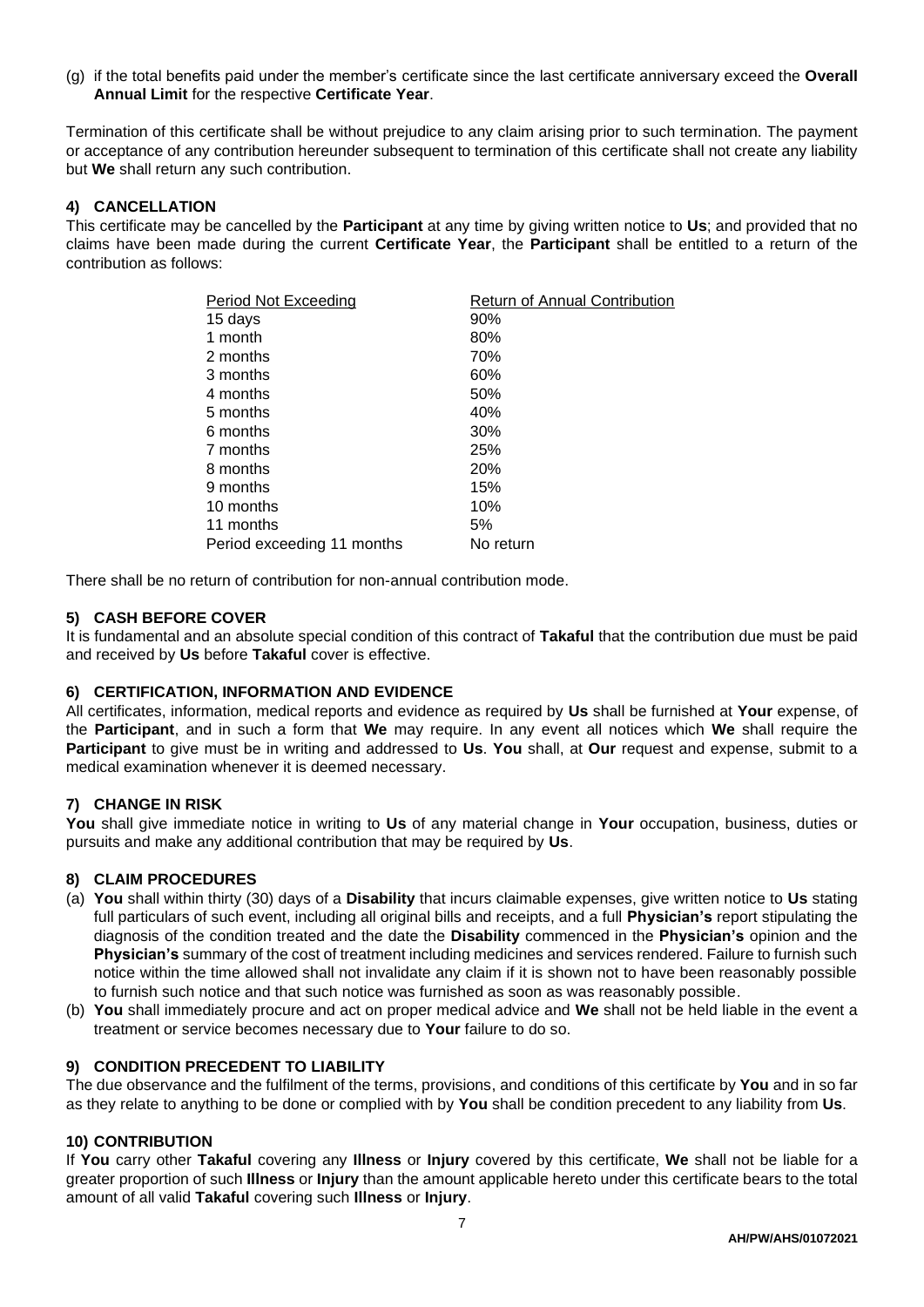# **11) COOLING-OFF PERIOD**

If this certificate has been issued and for any reason whatsoever **You** decide not to take up the certificate, **You** may return the certificate to **Us** for cancellation provided such request for cancellation is delivered by **You** to **Us** within fifteen (15) days from the date of receipt of the certificate. **You** are entitled to the return of the full contribution paid less deduction of medical expenses incurred by **Us** in the issuance of the certificate.

## **12) CURRENCY OF PAYMENT**

All payments under this certificate shall be made in the legal currency of Malaysia. Should any payment be requested by **You** to be payable in any other currency, then such amount shall be payable in the demand currency as may be purchased in Malaysia at the prevailing currency market rates on the date of the claim settlement.

## **13) DUTY OF DISCLOSURE**

**Consumer Takaful Contracts** - Where **You** have applied for this **Takaful** wholly for yourself / family / dependents, **You** have a duty to take reasonable care not to make any misrepresentation in answering the questions in the Proposal Form (or when **You** applied for this **Takaful**) i.e. **You** should have answered the questions fully and accurately. Failure to take reasonable care in answering the questions may result in voidance of **Your** contract of **Takaful**, refusal, or reduction of **Your** claim(s), change of the terms or termination of **Your** contract of **Takaful** in accordance with the remedies in Schedule 9 of the Islamic Financial Services Act 2013. **You** are also required to disclose any other matter that **You** knew to be relevant to **Our** decision in accepting the risks and determining the rates and terms to be applied. **You** also have a duty to tell **Us** immediately if at any time after **Your** contract of **Takaful** has been entered into, varied, or renewed with **Us** any of the information provided in the Proposal Form (or when **You** applied for this **Takaful**) is inaccurate or has changed.

**Non-Consumer Takaful Contracts** - Where **You** have applied for this **Takaful** for the purpose of providing medical **Takaful** benefits to **Your** employees and their dependents, **You** have a duty to disclose any matter that **You** know to be relevant to **Our** decision in accepting the risks and determining the rates and terms to be applied and any matter a reasonable person in the circumstances could be expected to know to be relevant otherwise it may result in voidance of **Your** contract of **Takaful**, refusal or reduction of **Your** claim(s), change of the terms or termination of **Your** contract of **Takaful**. **You** also have a duty to tell **Us** immediately if at any time after **Your** contract of **Takaful** has been entered into, varied, or renewed with **Us** any of the information provided in the Proposal Form (or when **You** applied for this **Takaful**) is inaccurate or has changed.

## **14) ELIGIBILITY**

**You** are eligibile to be covered under this certificate provided **You** must be:

- i. between the ages of eighteen (18) years old to fifty-four (54) years old. All ages refer to the age of **Your** next birthday, and
- ii. a Malaysian or foreigner who has a valid work permit, student permit, permanent resident status, or Malaysia My Second Home (MM2H) status.

## **15) EXCLUSIONS**

This contract does not cover any **Hospitalisation**, **Surgery** or charges caused directly or indirectly, wholly or partly, by any one (1) of the following occurrences:

- 1. **Pre-Existing Condition**.
- 2. **Specified Illnesses** occurring during the first one hundred and twenty (120) days of continuous cover.
- 3. **Waiting Period** of thirty (30) days for all except **Accidental** Injuries.
- 4. Elective cosmetic or plastic **Surgery** except re-constructive **Surgery** necessary to restore function after an **Accident** that has occurred during the period of **Takaful**.
- 5. Eye Examinations, glasses, contact lenses and surgical procedures for the correction of eye refractive errors and the use or acquisition of external prosthetic appliances or corrective devices such as artificial limbs, hearing aids, implanted pacemakers, prescription thereof.
- 6. Dental conditions including dental treatment or oral **Surgery** except as necessitated by accidental injuries to sound natural teeth occurring wholly during the Period of **Takaful**.
- 7. Private nursing, rest cures or sanitaria care, any treatment received purely as an **Outpatient Hospitalisation** primarily for investigatory purposes, diagnosis, X-ray examination, general physical or medical examinations, not incidental to the treatment or diagnosis of a covered **Disability** or any treatment which is not **Medically Necessary** and any preventive treatment, preventive medicines or examination carried out by a **Physician** and treatments specifically for weight reduction or gain.
- 8. Any treatment or surgical operation for congenital abnormalities or deformities including hereditary conditions.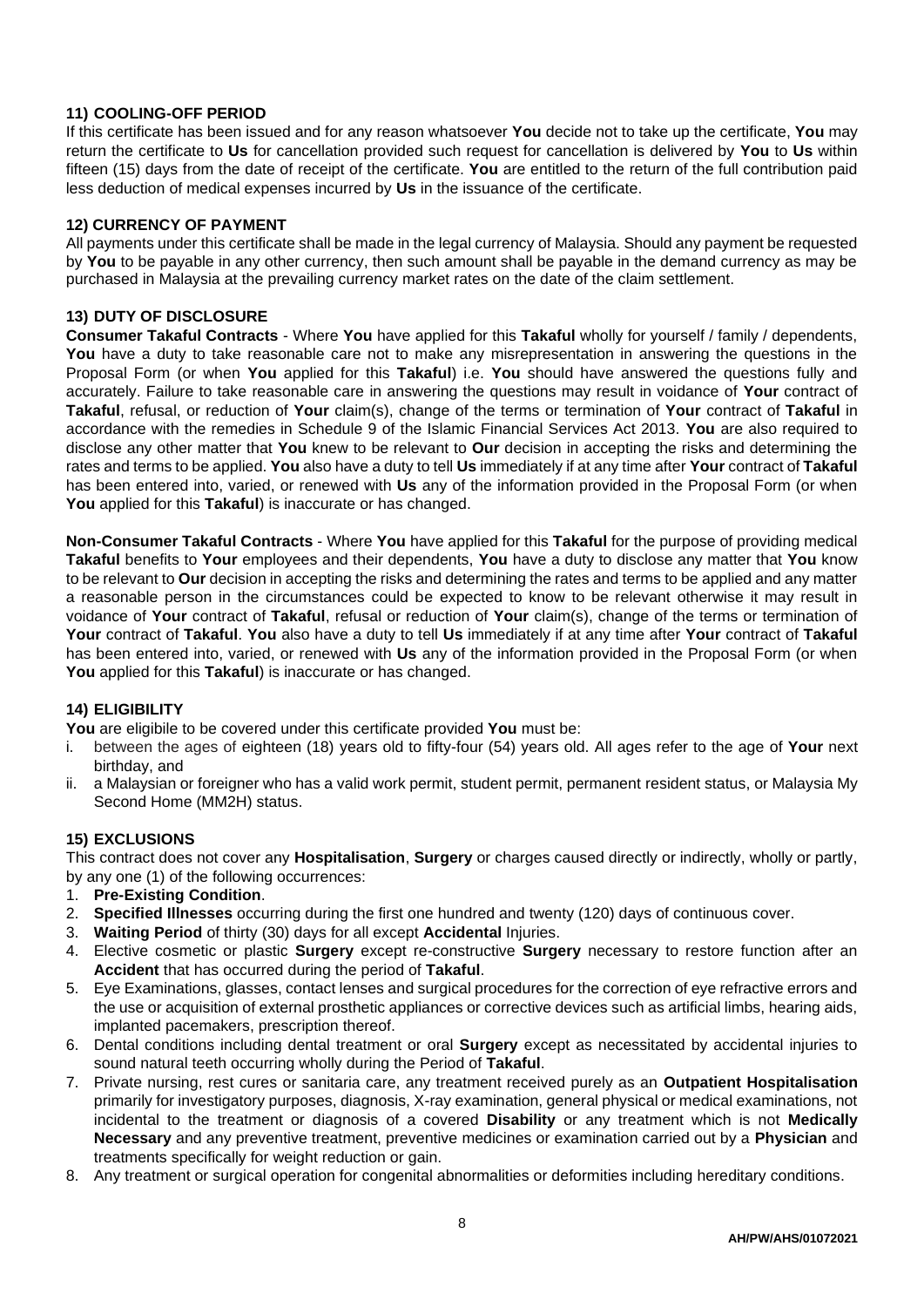- 9. Pregnancy, childbirth (including surgical delivery), miscarriage, abortion and prenatal or postnatal care and any surgical, mechanical, or chemical contraceptive methods of birth control or treatment pertaining to infertility, gender change, sexual dysfunction including impotency, tests or treatment related to sterilization and circumcision performed due to any reason other than **Illness** or infection.
- 10. Suicide, attempted suicide, or intentionally self-inflicted **Injury** while sane or insane.
- 11. War or any act of war, declared or undeclared, criminal, or terrorist activities, active duty in any armed forces, direct participation in strikes, riots and civil commotion or insurrection.
- 12. Sanctions Exclusion **We** shall not be deemed to provide coverage or will make any payments or provide any service or benefit to **You** or any other party to the extent that such cover, payment, service, benefit would violate any applicable trade or economic sanctions law or regulation.
- 13. Treatment for any medical conditions arising directly or indirectly from radioactivity contamination or any nuclear material whatsoever, including the combustion of nuclear fuel.
- 14. Expenses incurred for donation of any body organ by **You** and costs of acquisition of the organ including all costs incurred by the donor during organ transplant and its complications.
- 15. Investigation into and treatment of sleep and snoring disorders, psychiatric, psychotic, mental or nervous disorders, including neuroses and their physiological or psychosomatic manifestations, psychiatric disorders such as neuro-psychosis, schizophrenia. and others.
- 16. Hormone replacement therapy and alternative therapy such as treatment, medical services. or supplies, including but not limited to chiropractic services, acupuncture, acupressure, reflexology, bone setting, herbalist treatment, massage, or aromatherapy.
- 17. Care or treatment for which payment is not required or to the extent which is payable by any other **Takaful** or indemnity covering **You** and Disabilities arising out of duties of employment or profession that is covered under a Workmen's Compensation **Takaful** Contract.
- 18. Psychotic, mental. or nervous disorders, (including any neuroses and their physiological or psychosomatic manifestations).
- 19. Costs / expenses of services of a non-medical nature, such as television, telephones, telex services, radios or similar facilities, admission kit / pack and other ineligible non-medical items.
- 20. **Sickness** or **Injury** arising from racing of any kind (except foot racing), hazardous sports such as but not limited to skydiving, water skiing, underwater activities requiring breathing apparatus, winter sports, professional sports, mountaineering with use of ropes or mountain guides and illegal activities.
- 21. Private flying other than as a fare-paying passenger in any commercial scheduled airlines licensed to carry passengers over established routes.
- 22. Epidemic and / or pandemic

## **16) FULL REIMBURSEMENT IN A GOVERNMENT HOSPITAL**

Charges for eligible medical expenses are covered in full for treatment in a **Malaysian Government Hospital** for each **Illness** or **Injury**.

#### **17) GENERAL CONDITIONS**

This certificate and the **Certificate Schedule** shall be read together as one (1) contract and any words or expression to which a specific meaning has been attached in any part of this certificate or of the Schedules shall bear such specific meaning wherever it may appear.

#### **18) GEOGRAPHICAL TERRITORY**

All benefits provided in this certificate are applicable worldwide for twenty-four (24) hours a **Day**. If **You** are non-Malaysian, **Your** coverage will be limited to **Hospitals** within Malaysia only.

#### **19) GRACE PERIOD**

Notwithstanding the Cash before Cover condition, a Grace period of fifteen (15) days from its contribution due date will be allowed for each contribution. During such fifteen (15) days, **We** shall remain liable thereunder if by the last of such days, the contribution is actually made. If any contribution is not made in respect of this **Certificate Schedule** before the end of the Grace period, this **Certificate Schedule** shall be deemed as terminated at the expiry date of the certificate.

#### **20) GOVERNING LAW**

This certificate is issued under the laws of Malaysia and is subject to and governed by the laws prevailing in Malaysia.

## **21) IMPORTANT NOTICE**

- **We** wish to draw **Your** attention to the following important information:
- (a) Proof of Age will be required at times of maturity / claims, if **Your** Age has not been admitted.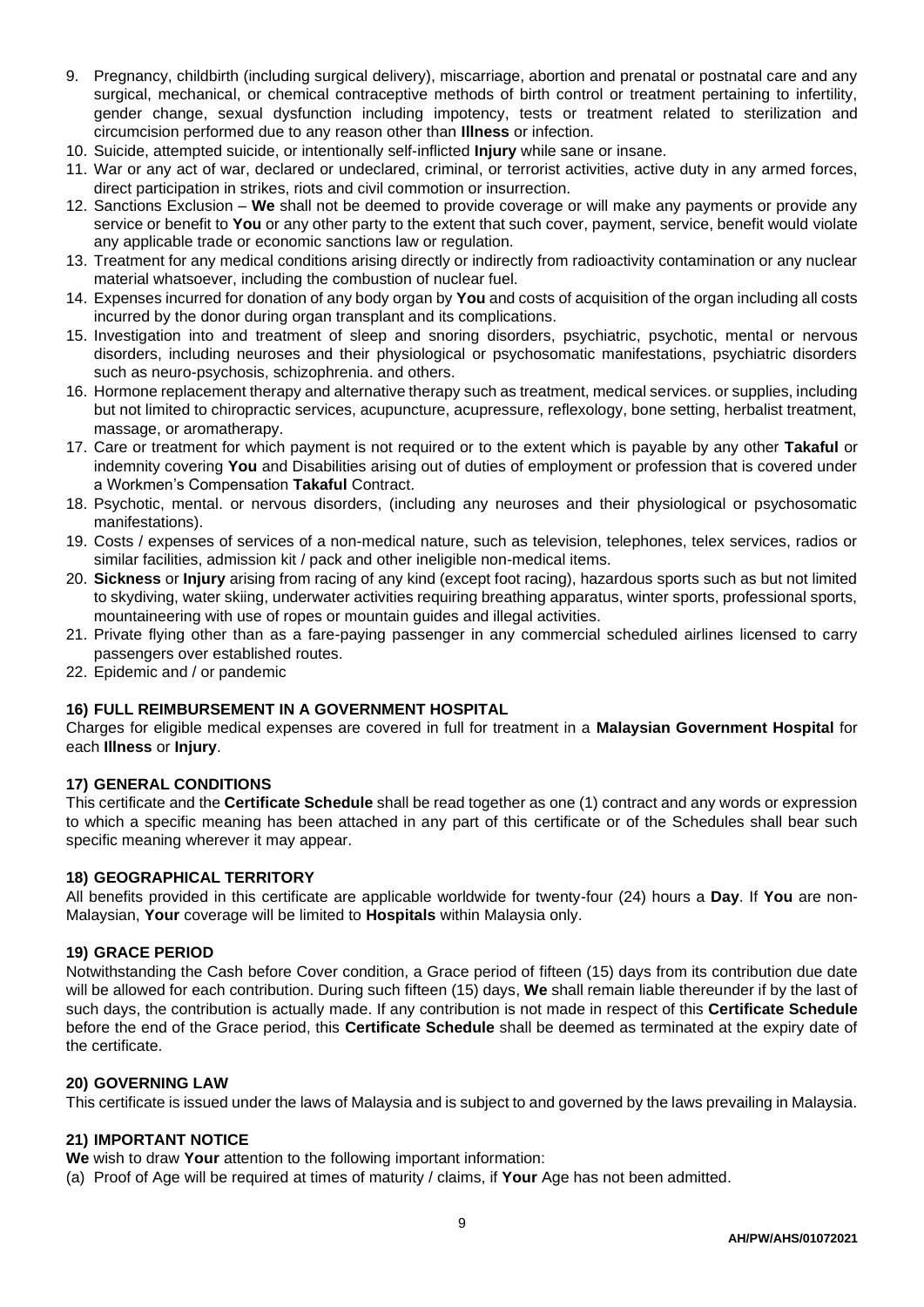- (b) **You** can contact **Our Takaful** Consultants, Branch Officers, and Customer Service Department at **Our** Head Office for any enquiry or service relating to **Your** certificate.
- (c) The change of address of the **Participant** should be notified to **Us** so that all correspondence can be directed promptly.

## **22) INCOMPLETE CLAIMS**

All claims must be submitted to **Us** within thirty (30) days of completion of the events for which the claim is being made. Claims are not deemed complete and Eligible Benefits are not payable unless all bills for such claims have been submitted and agreed upon by **Us**. Only actual costs incurred shall be considered for reimbursement.

#### **23) MEDICAL EXAMINATION**

**We** shall have the right to examine **Your** body, whenever it may be reasonably required and to conduct an autopsy in case of death where it is not forbidden by law.

## **24) MISSTATEMENT OF AGE**

If **Your** age had been misstated and the contribution paid as a result thereof is insufficient, any claim payable under this certificate shall be prorated based on the ratio of the actual contribution paid to the correct contribution which should have been charged for the year. Any excess contribution, which may have been paid as a result of such misstatement of age, shall be refunded without interest. If at **Your** correct age, **You** would not have been eligible for cover under this certificate, no benefit shall be payable.

## **25) MISTATEMENT OR OMMISSION OF MATERIAL FACT**

If:

- (a) any answer, disclosure or representation by **You**, before this contract of **Takaful** is entered into, varied or renewed, in or to any proposal or declaration or query, has been deliberately or recklessly incorrectly stated in any respect; or
- (b) before this contract of **Takaful** is entered into, varied or renewed, **You** have failed to disclose any fact **You** knew to be relevant to **Our** decision on whether to accept the risk or not and the rates and the terms to be applied; or
- (c) any claim made shall be fraudulent or exaggerated, or if any false declaration or statement shall be made in support of such claim.

then in any of the above cases, this certificate shall be void.

#### **26) NOTICE**

Every notice or communication to **Us** shall be in writing and sent to **Us**. No alterations in the terms of this certificate or any endorsement thereon will be held valid unless the same is signed or initiated by **Our** authorised representative.

#### **27) OVERSEAS TREATMENT**

If **You** seek treatment overseas, benefits in respect of the treatment shall be covered subject to the exclusions, limitations and conditions specified in this certificate and all benefits will be payable based on the official exchange rate ruling on the last **Day** of the Period of Confinement and shall exclude the cost of transport to the place of treatment provided:

- (a) **You** are travelling abroad for a reason other than for medical treatment, need to be confined to a **Hospital** outside Malaysia as a consequence of an **Emergency**.
- (b) Upon recommendation of a **Physician** and **You** have to be transferred to a **Hospital** outside Malaysia because the specialized nature of the treatment, aid, information or decision required can neither be rendered, nor furnished, nor taken in Malaysia.

Overseas treatment of a **Disease**, **Sickness** or **Injury** which is diagnosed in Malaysia and non-emergency or chronic conditions where treatment can reasonably be postponed until return to Malaysia are excluded.

## **28) OWNERSHIP OF CERTIFICATE**

Unless otherwise expressly provided for by Endorsement in the certificate, **We** shall be entitled to treat the **Participant** as the absolute owner of the certificate. **We** shall not be bound to recognise any equitable or other claim to or interest in the certificate, and the receipt of the certificate or a Benefit by the **Participant** (or by his legal or authorized representative) alone shall be an effective discharge of all **Our** obligations and liabilities. The **Participant** shall be deemed to be the responsible Principal or **Takaful** Consultant of **Person(s) Covered** under this certificate.

#### **29) PERIOD OF TAKAFUL AND RENEWAL**

This certificate shall become effective as of the date stated in the **Certificate Schedule**. The certificate Anniversary shall be one year after the effective date and annually thereafter. On each such anniversary, this certificate is renewable at the contribution rates in effect at that time as notified by **Us**. This certificate is renewable at **Our** option.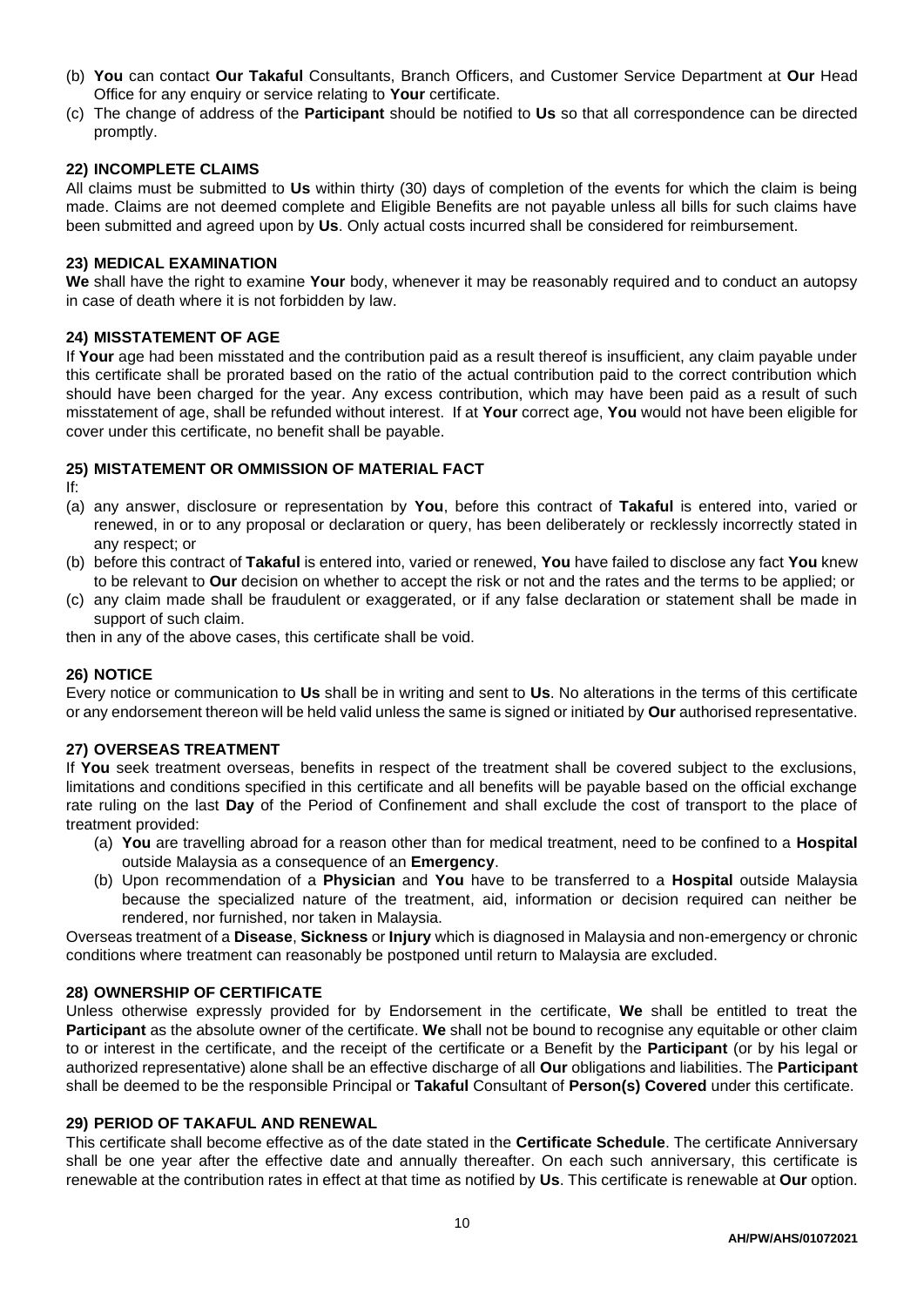Application for change of benefits to a higher plan can only be made on **Renewal** and is subject to acceptance by **Us** upon **Renewal**.

## **30) PORTFOLIO WITHDRAWAL**

**We** reserve the right to cancel the portfolio as a whole if **We** decide to discontinue underwriting this **Takaful** product with a valid reason. Cancellation of the portfolio as a whole shall be given by written notice to the **Participant** and **We** will run off all certificates to the expiry of the period of **Takaful** within the portfolio.

#### **31) TAKAFUL CONTRIBUTION**

The contribution for **Takaful** under this certificate is not guaranteed and shall be based on the contribution rates in force at the time of **Renewal**. **We** shall have the right to change the rate at which contribution shall be calculated, at the start of any **Certificate Year**.

# **32) PROOF OF LOSS**

Upon receipt of such notice, **We,** will furnish to the Claimant forms for filing proof of loss. If the forms are not furnished within fifteen (15) days, the Claimant by submitting written proof covering the occurrence, the character, and the extent of the loss for which claim is made shall be deemed to have complied with the requirement of this provision. Proof of loss must be furnished to **Us** in case of claim for **Disability** within ninety (90) days after termination of the period of **Disability** for which **We** are liable, and in case of a claim for any other loss, within ninety (90) days after the date of such loss.

## **33) REINSTATEMENT**

If **You** do not contribute within the grace period and the certificate terminates, **You** will not have any **Takaful** cover or benefit.

If the certificate terminates, **You** may apply to reinstate the certificate within forty five (45) days after the contribution's due date which was not made. However, **You** must:

- (a) fill in and sign a reinstatement form,
- (b) truthfully declare all facts in the reinstatement form,
- (c) produce all the information (if any) **We** have asked for, and
- (d) make all overdue contributions.

## **34) RESIDENCE OVERSEAS**

No benefit whatsoever shall be payable for any medical treatment received by **You** outside Malaysia, if **You** reside or travel outside Malaysia for more than ninety (90) consecutive days.

## **35) UPGRADED ROOM AND BOARD CO-PAYMENT**

If **You** are hospitalised at a published Room & Board rate which is higher than **Your** eligible benefit, **You** shall bear twenty percent (20%) of the other eligible benefits described in the **Certificate Schedule**.

#### **36) SURPLUS SHARING**

**We** will manage **Your Takaful** contributions by charging a Gross **Wakalah** Fee as approved by the regulatory authorities under the principle of **Wakalah**, and subsequently continue to be placed into the **Takaful** fund through General Risk Investment Account GRIA. If at the end of the Period of **Takaful** stated in the **Certificate Schedule** attached to the certificate, there is a net surplus in the GRIA, fifty percent (50%) of the net surplus shall be shared under the contract of **Hibah** proportionately among **Participants** that have not incurred any claim and / or not received any benefits under the same class of risk as stated in the aforesaid **Certificate Schedule** whilst the certificate is in force.

All retail **Participants** who have not incurred any claims during the previous coverage period are eligible for surplus distribution. The certificates and contributions must be for one (1) year of **Takaful** period and have expired by end of the declared financial year.

All corporate **Participants** who have not incurred any claims more than thirty percent (30%) of the gross contribution during the previous coverage period are eligible for the surplus distribution. Certificates and contribution must be for one (1) year of **Takaful** period and have expired by end of the declared financial year.

The eligibility and amount of the surplus to be distributed will be based on the recommendation made by **Our** Appointed Actuary and endorsed by Shariah Committee and Board of Directors.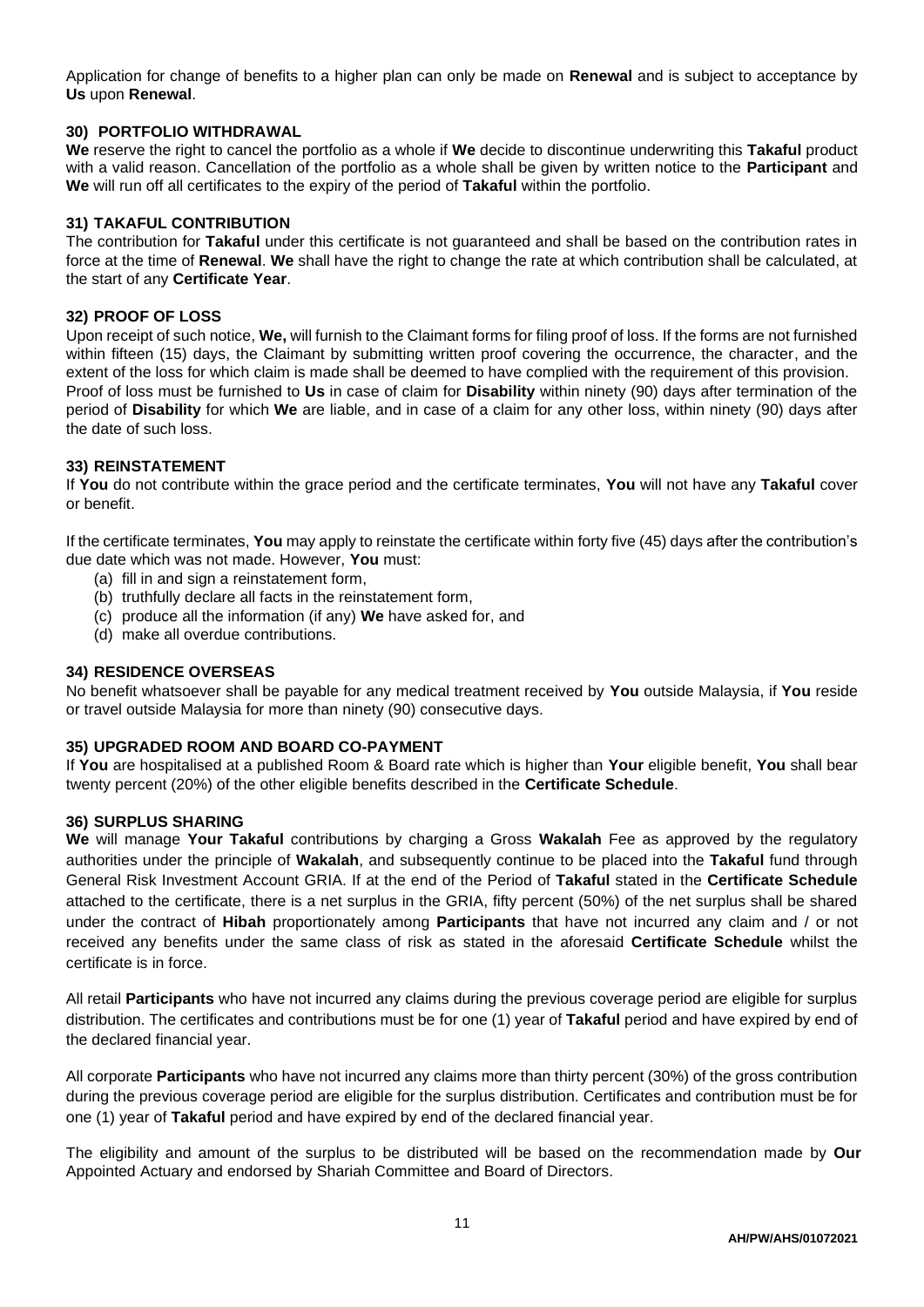## **37) TREATMENT OF SMALL AMOUNT**

For any amount due and payable to **You** which is less than the value of Small Amount, **We** will donate such amount of money to charity as approved by **Our** Shariah Committee. However, if **You** decide otherwise, **You** are required to submit a formal request to **Us**. The value of Small Amount is subject to be approved by **Our** Shariah Committee. Small Amount shall mean any amount within the approved threshold arises from maturity, contribution excess, surrender, surplus distribution or claims that are to be made other than by way of electronic payment. The approved threshold is a maximum amount set by **Our** Appointed Actuary and approved by **Our** Shariah Committee to determine the Small Amount which is eligible to be channeled for donation.

#### **38) TAX PROVISION**

All contribution and fees payable under this certificate may be subject to **Tax**. If **Tax** is imposed, it will be stated in the invoice and **We** reserve the right to claim or collect the **Tax** from **You** in addition to the contribution and / or fees made under this certificate.

#### **39**) **LANGUAGE**

In the event of discrepancy, ambiguity, and conflict in interpreting any term or condition, the English version shall prevail and supersede the Bahasa Malaysia version.

## **40) NOTICE UNDER PERSONAL DATA PROTECTION ACT 2010 (PDPA)**

The Personal Data Protection Act 2010 which regulates the processing of personal data in commercial transactions, applies to Us. **You** may make inquiries, complaints, request for access, update, correct or change any of **Your**  personal data, limit the processing of **Your** personal data and/or to opt-out of **Our** use at any time hereafter by submitting such request to **Us** by sending an email to callcentre@zurich.com.my. Requests for opt-out must state clearly the full name, identity document number, certificate number, telephone number and address of the person making such request.

The processing of **Your** personal data is subject to **Our** Personal Data Protection Notice as published on [https://www.zurich.com.my/pdpa.](https://www.zurich.com.my/pdpa)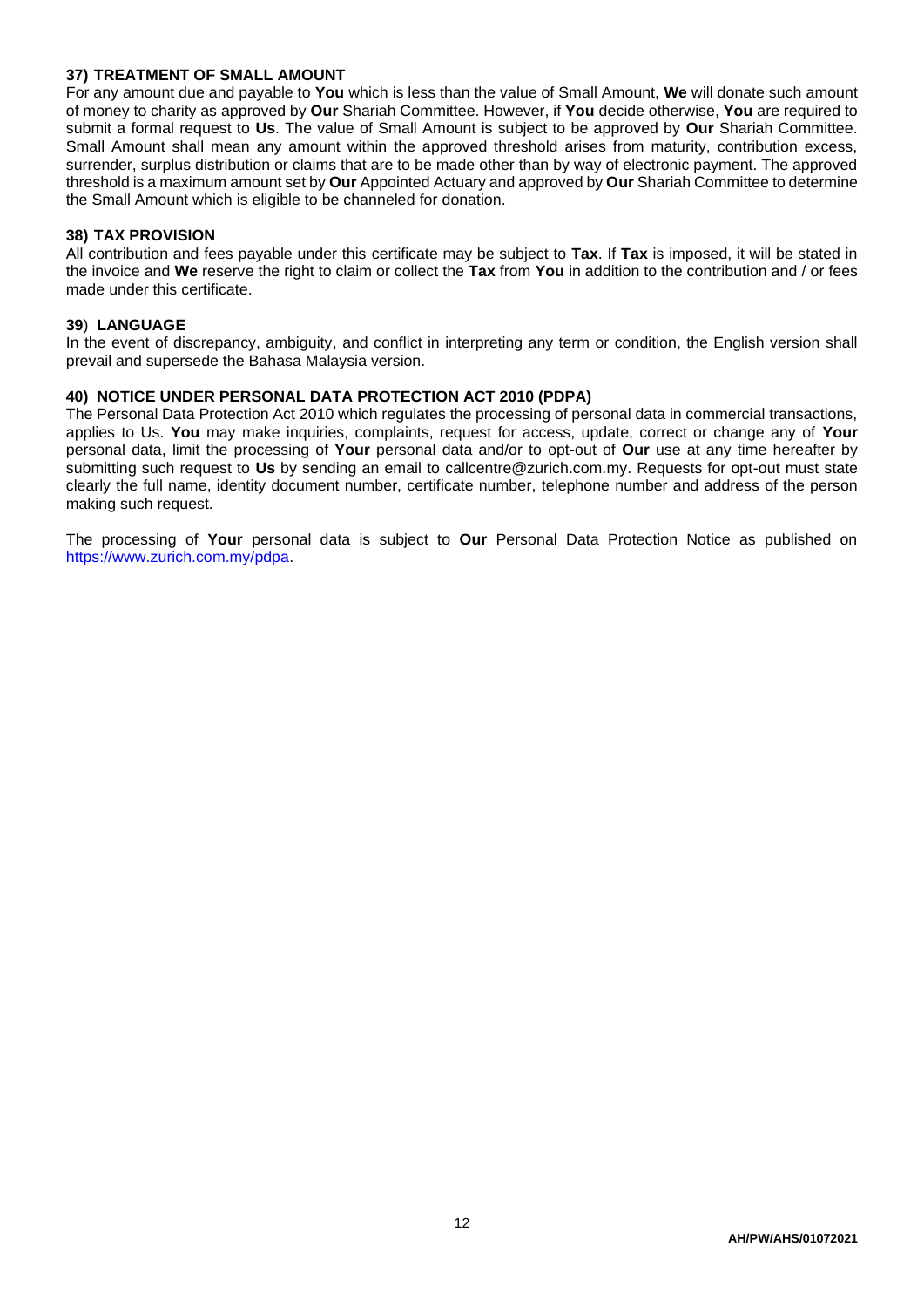# **PROCEDURES FOR MAKING TAKAFUL COMPLAINTS**

Please examine **Your Takaful** certificate to ensure that it meets **Your** requirement.

To avoid misunderstanding, it is very important that this certificate, the **Certificate Schedule** and any Endorsements attached therein be read thoroughly. If **You** have any complaints or grievances pertaining to **Your** certificate, please contact **Your** agent, if any or get in touch with **Our** issuing office.

**We** assure **You** that **Your** complaints will be attended to promptly. As a responsible **Takaful** Operator, **We** wish to bring to **Your** attention that **You** could also address **Your** dissatisfaction to the Ombudsman For Financial Services (OFS) or to Bank Negara Malaysia's Contact Centre (BNMLINK) as listed below.

## **PROCEDURES FOR COMPLAINT TO OFS**

If **You** are not satisfied with **Our** decision, **You** may write to the Mediator with details of the dispute and particulars of **Your** certificate.

If the Mediator makes an award against **Us**, **You** are required to inform the Mediator of **Your** decision to accept or deny the award within fourteen (14) days.

If **You** do not accept the award, **You** may reject the decision of the Mediator. **You** are free to institute a court proceeding against **Us** or refer it to Arbitration.

#### **You** may lodge a complaint with **Us** at:

**Zurich General Takaful Malaysia Berhad** 

Level 23A, Mercu 3, No. 3, Jalan Bangsar, KL Eco City, 59200 Kuala Lumpur, Malaysia Tel: 03 – 2109 6000 Fax: 03 – 2109 6888

**You** may communicate with OFS at:

**Ombudsman for Financial Services (Formerly Known as Financial Mediation Bureau)**  Level 14, Main Block, Menara Takaful Malaysia, No. 4, Jalan Sultan Sulaiman, 50000 Kuala Lumpur Tel: 03-2272 2811 Fax: 03-2272 1577 Email: [enquiry@ofs.org.my](mailto:enquiry@ofs.org.my) Website: [www.ofs.org.my](http://www.ofs.org.my/)

## **Procedures for complaint to BNMLINK**

Alternatively, **You** may put forward **Your** dissatisfaction over **Our** conduct by writing to BNMLINK giving details of **Your** complaint and particulars of **Your** certificate to:

## **Contact Centre (BNMLINK)**

Bank Negara Malaysia P.O. Box 10922, 50929 Kuala Lumpur Tel. 1-300-88-5465 (1-300-88-LINK) (Overseas: +603-2174-1717) Fax: +603-2174-1515 E-mail: [bnmtelelink@bnm.gov.my](mailto:bnmtelelink@bnm.gov.my)

**Zurich General Takaful Malaysia Berhad** Registration No. 201701045981 (1260157-U) Level 23A, Mercu 3, No.3, Jalan Bangsar, KL Eco City, 59200 Kuala Lumpur, Malaysia. Tel: 03-2109 6000 Fax: 03-2109 6888 Call Centre: 1-300-888-622 [www.zurich.com.my](http://www.zurich.com.my/)





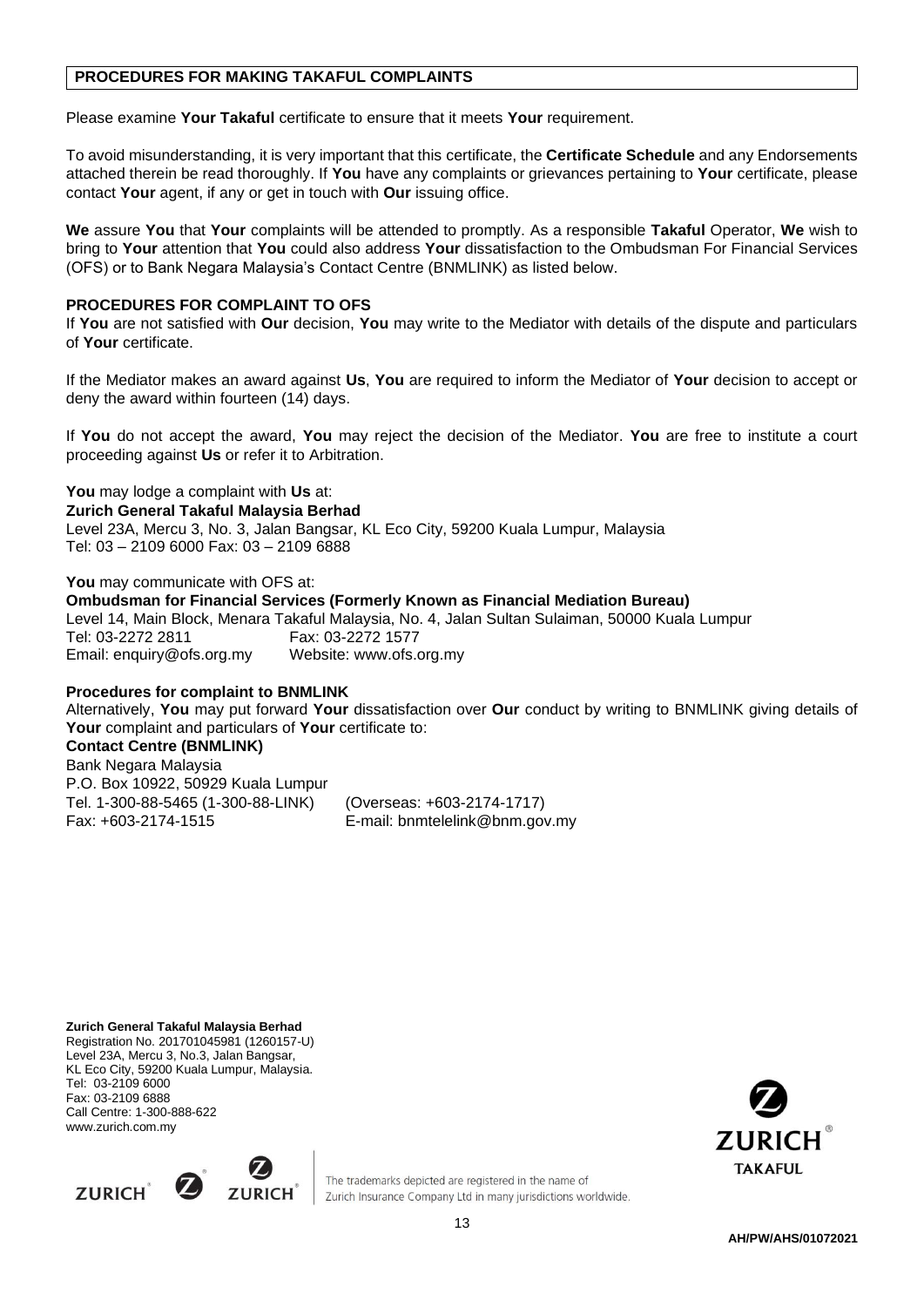

# AXXESS H&S

**BAHAWASANYA Orang Yang Dilindungi** (seterusnya dirujuk sebagai "**Anda**") yang dinamakan dalam **Jadual Sijil**, menerusi satu cadangan dan perakuan, telah memohon kepada Zurich General Takaful Malaysia Berhad (201701045981 (1260157-U)) (seterusnya dirujuk sebagai "**Kami**") untuk **Takaful** yang terkandung dalam sijil ini.

Pendahuluan bagi Kontrak **Takaful** Pengguna (**Takaful** yang tiada kaitan dengan perdagangan, perniagaan atau profesion).

Sijil ini dikeluarkan sejajar dengan pembayaran caruman seperti yang ditentukan dalam **Sijil** dan menurut kepada kenyataan yang dikemukakan di dalam Borang Cadangan (atau semasa permohonan **Takaful** ini) dan segala kenyataan yang telah dibuat oleh pihak **Anda** pada atau semasa penyerahan Borang Cadangan (atau semasa permohonan **Takaful** ini) dan pada masa perjanjian ini ditandatangani. Jawapan dan sebarang pernyataan lain yang **Anda** berikan akan menjadi sebahagian daripada kontrak **Takaful** antara **Anda** dan pihak **Kami**. Walaubagaimanapun, sekiranya terdapat sebarang salah nyata semasa pra-kontrak berhubung dengan jawapan **Anda** atau apa-apa pernyataan yang diberikan oleh **Anda**, hanya remedi yang terdapat dalam Jadual 9 Akta Perkhidmatan Kewangan Islam 2013 akan diguna pakai. Sijil ini menggambarkan terma dan syarat kontrak **Takaful** seperti yang telah dipersetujui antara **Anda** dan pihak **Kami**.

Pendahuluan Kontrak **Takaful** Bukan Pengguna (**Takaful** bagi tujuan perdagangan, perniagaan atau profesion).

Sijil ini dikeluarkan sejajar dengan pembayaran caruman seperti yang ditentukan dalam **Jadual Sijil** dan menurut kepada kenyataan yang dikemukakan di dalam Borang Cadangan (atau semasa Pemilik Sijil membuat permohonan **Takaful** ini) dan segala kenyataan yang telah dibuat oleh Pemilik Sijil pada atau semasa penyerahan Borang Cadangan (atau semasa Pemilik Sijil membuat permohonan **Takaful** ini) dan pada masa perjanjian ini ditandatangani. Jawapan dan sebarang pernyataan lain yang Pemilik Sijil berikan akan menjadi sebahagian daripada kontrak **Takaful** antara Pemilik Sijil dan pihak **Kami**. Sekiranya terdapat sebarang salah nyata pada pra-kontrak berhubung dengan jawapan Pemilik Sijil atau apa-apa pernyataan yang diberikan oleh Pemilik Sijil, ia mungkin mengakibatkan pembatalan kontrak **Takaful,** keengganan atau pengurangan gantirugi, perubahan terma atau penamatan kontrak **Takaful** Pemilik Sijil. Sijil ini menggambarkan terma dan syarat kontrak **Takaful** seperti yang telah dipersetujui antara **Anda** dan pihak **Kami**.

## **DEFINISI UMUM**

Dalam sijil ini di mana konteks yang menyatakan jantina maskulin akan dianggap termasuk feminin, semua yang seakan dengannya, perkataan tunggal akan dianggap termasuk majmuk dan sebaliknya, dan perkataan dan ungkapan seterusnya ini akan dianggap sebagai mempunyai maksud seperti berikut:

**KAMI / SYARIKAT** bermaksud Zurich General Takaful Malaysia Berhad, yang merupakan **Pengendali Takaful** / pengeluar sijil.

**ANDA** bermaksud Peserta / Pemohon dan / atau **Orang Yang Dilindungi.**

#### **DEFINISI**

Terdapat beberapa perkataan tertentu yang ditakrifkan seperti yang di bawah. Perkataan ini mempunyai maksud yang sama apabila digunakan dalam sijil ini. Perkataan ini telah **ditebalkan** dan bermula dengan huruf besar (contoh: **Orang Yang Dilindungi**, **Anda**).

**KEMALANGAN** hendaklah bermaksud kejadian yang berlaku secara tiba-tiba, tidak disengajakan, tidak dijangka, luar biasa dan spesifik pada masa dan di tempat yang dikenal pasti, yang hendaklah, tidak bergantung pada apaapa sebab lain, menjadi satu-satunya sebab bagi **Kecederaan** anggota badan.

**RAWATAN PERGIGIAN KEMALANGAN** bermaksud prosedur pergigian yang diperlukan akibat **Kemalangan**.

**MANA-MANA SATU HILANG UPAYA** hendaklah bermaksud sepanjang tempoh **Hilang Upaya** yang timbul akibat sebab yang sama termasuk mana-mana dan kesemua komplikasinya kecuali jika **Anda** telah pulih sepenuhnya dan tidak perlu menjalani apa-apa rawatan lanjut (termasuk dadah, ubat, diet khas atau suntikan atau nasihat tentang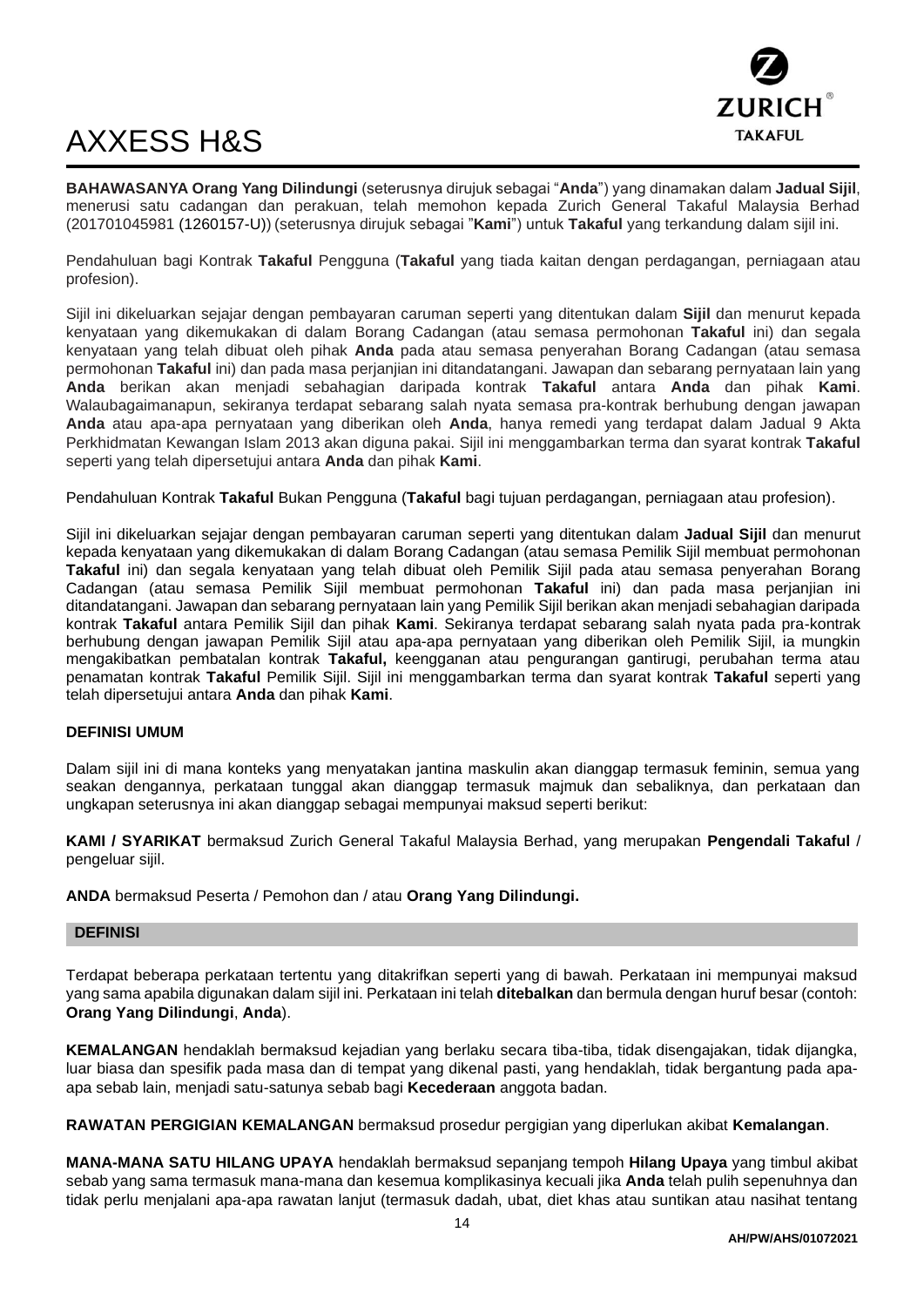keadaannya) bagi **Hilang Upaya** itu selama sekurang-kurangnya sembilan puluh (90) hari selepas tarikh terakhir keluar **Hospital** dan **Hilang Upaya** berikutnya akibat daripada sebab yang sama hendaklah dianggap seolah-olah **Hilang Upaya** itu adalah yang baru.

**BAYARAN DIKENAKAN** merujuk kepada bayaran sebenar yang dikenakan untuk rawatan perubatan yang munasabah, perlu dan biasa dalam merawat **Hilang Upaya Yang Dilindungi**.

**JADUAL SIJIL / SIJIL TAKAFUL** hendaklah merujuk kepada dokumen yang dikeluarkan oleh **Kami** untuk mengesahkan kewujudan perlindungan **Takaful** yang diberikan kepada **Anda**.

**TAHUN SIJIL** hendaklah bermaksud tempoh satu (1) tahun termasuk tarikh mula kuat kuasa **Takaful** dan sebaik sahaja selepas tarikh itu, atau tempoh satu (1) tahun selepas **Pembaharuan atau Sijil Dibaharui**.

**PENYAKIT KONGENITAL** hendaklah bermaksud apa-apa keabnormalan perubatan atau fizikal yang wujud sejak lahir, dan juga keabnormalan fizikal neo-natal yang terbentuk dalam tempoh enam (6) bulan dari tarikh kelahiran. Ini termasuk semua jenis hernia dan epilepsi kecuali disebabkan oleh trauma yang berlaku selepas tarikh **Anda** dilindungi secara berterusan di bawah sijil ini.

**HARI** bermaksud pentafsiran **Hari** yang dikenakan bayaran oleh **Hospital** yang berkenaan.

**PEMBEDAHAN HARIAN** bermaksud pesakit yang perlu menggunakan kemudahan pemulihan untuk prosedur **Pembedahan** yang dirancang terlebih dahulu di **Hospital** / klinik **Pakar** (tetapi bukan untuk bermalam).

**DOKTOR GIGI** hendaklah bermaksud orang yang berlesen atau berdaftar sewajarnya untuk mengamalkan pergigian dalam kawasan geografi di mana khidmat diberikan, tetapi tidak termasuk Doktor Pergigian yang merupakan **Anda** sendiri atau keluarga terdekat iaitu adik-beradik, pasangan suami isteri, anak atau ibu bapa.

**HILANG UPAYA** hendaklah bermaksud **Sakit**, **Wabak**, **Penyakit** atau semua **Kecederaan** yang timbul daripada satu atau beberapa sebab yang berterusan.

**DOKTOR atau PAKAR PERUBATAN atau PAKAR BEDAH** hendaklah bermaksud pengamal perubatan berdaftar yang layak dan berlesen untuk mengamalkan perubatan barat dan seorang yang, dengan memberikan rawatan itu, mengamalkannya mengikut skop perlesenan dan latihannya di kawasan geografi profesion tersebut diamalkan, tetapi tidak termasuk **Doktor, Pakar Perubatan atau Pakar Bedah** yang merupakan **Anda** sendiri atau keluarga terdekat iaitu adik-beradik, pasangan suami isteri, anak atau ibu bapa.

**PERBELANJAAN YANG LAYAK** hendaklah bermaksud perbelanjaan yang **Perlu Dari Segi Perubatan** yang ditanggung disebabkan oleh **Hilang Upaya Yang Dilindungi** tetapi tidak melebihi had manfaat dalam **Jadual Sijil**.

**KECEMASAN** bermaksud rawatan yang diperlukan dalam keadaan di mana memerlukan rawatan perubatan segera dalam tempoh dua belas (12) jam dari **Kecederaan**, **Penyakit** atau gejala yang berlaku tiba-tiba dan teruk di mana kehidupan **Anda** boleh terancam atau membawa kepada kemerosotan kesihatan yang teruk.

**HIBAH** bermakna hadiah. Dalam konteks **Takaful**, kontrak **Hibah** adalah tertakluk kepada perkongsian lebihan, manakala manfaat **Takaful** adalah diberikan kepada penerima yang dinamakan berdasarkan **Hibah** Bersyarat.

**HOSPITAL** hendaklah bermaksud hanya pertubuhan yang ditubuhkan dan didaftarkan sewajarnya sebagai **Hospital** untuk jagaan dan rawatan orang yang **Sakit** dan cedera sebagai pesakit atas katil berbayar, dan yang:

- (a) mempunyai kemudahan untuk diagnosis dan **Pembedahan** utama,
- (b) menyediakan khidmat jagaan dua puluh empat (24) jam sehari oleh jururawat berdaftar dan berkelayakan,
- (c) di bawah penyeliaan **Pakar Perubatan**, dan
- (d) bukan klinik; tempat untuk orang ketagih alkohol dan dadah; pusat jagaan atau rumah pemulihan atau rumah orang tua atau pertubuhan yang seumpamanya.

**PENGHOSPITALAN** hendaklah bermaksud dimasukkan ke **Hospital** sebagai pesakit dalam yang berdaftar untuk rawatan **Perlu Dari Segi Perubatan** bagi **Hilang Upaya Yang Dilindungi** apabila dicadangkan oleh **Pakar Perubatan**. Pesakit tidak boleh dianggap sebagai pesakit dalam jika pesakit tidak tinggal di **Hospital** secara fizikal sepanjang tempoh dimasukkan ke **Hospital**.

**KECEDERAAN** hendaklah bermaksud **Kecederaan** anggota badan yang semata-mata disebabkan oleh **Kemalangan**.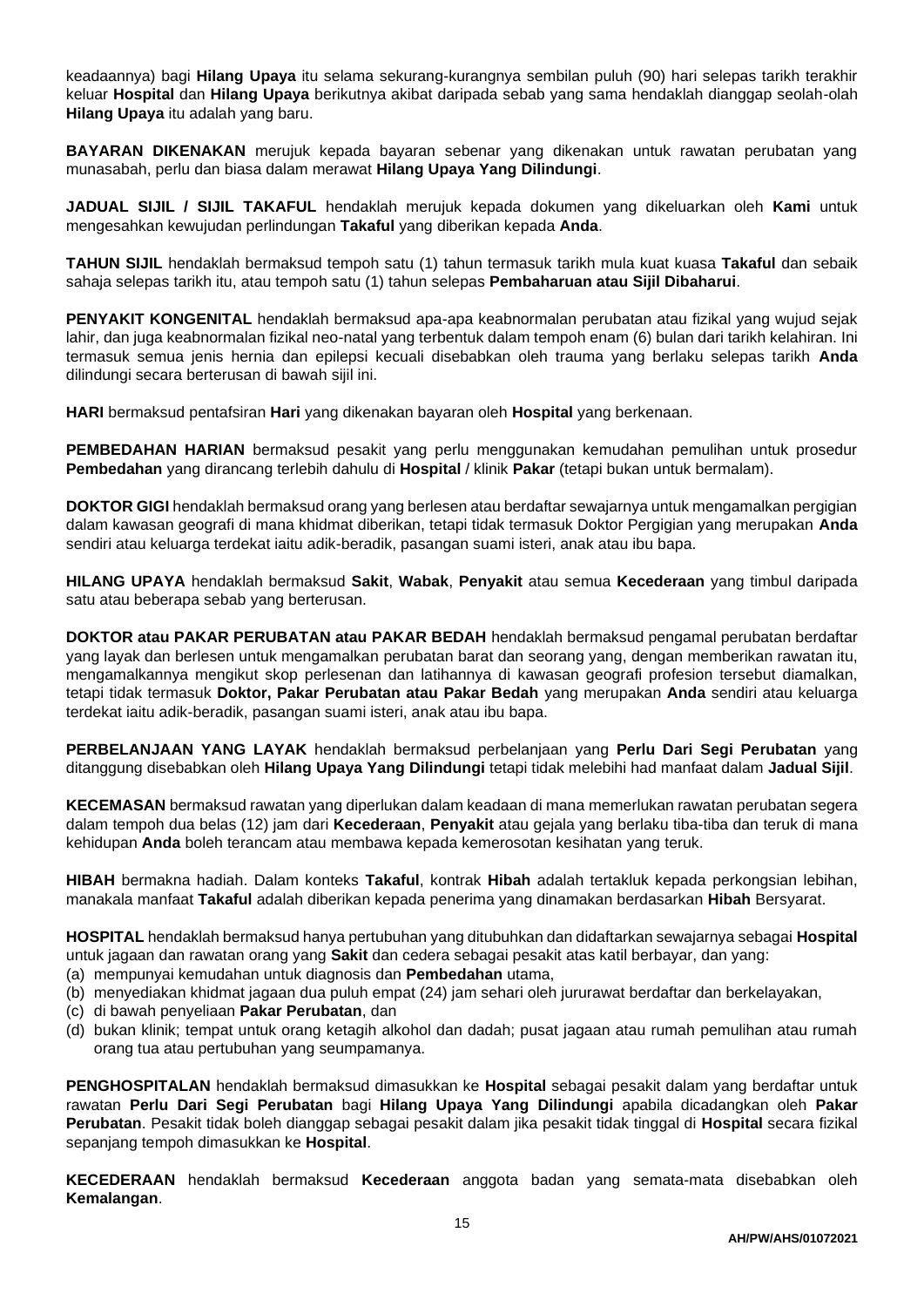**UNIT RAWATAN RAPI** hendaklah bermaksud satu bahagian di **Hospital** yang ditetapkan sebagai **Unit Rawatan Rapi** oleh **Hospital**, dan yang diselenggara dua puluh empat (24) jam hanya untuk rawatan bagi pesakit dalam keadaan kritikal dan dilengkapi khidmat jagaan dan perubatan khas yang tidak disediakan di mana-mana bahagian lain **Hospital** itu.

**HOSPITAL KERAJAAN MALAYSIA** hendaklah bermaksud **Hospital** yang bayaran khidmatnya tertakluk kepada Akta Fi 1951, Perintah Fi (Perubatan) 1982 dan / atau pindaan berikutnya jika ada.

**HAD MAKSIMUM MANA-MANA SATU KEUPAYAAN** bermaksud jumlah maksimum yang boleh dibayar untuk rawatan yang diberikan kepada **Anda**, seperti yang dinyatakan dalam **Jadual Sijil**, tanpa mengira berapa jenis **Hilang Upaya** dirawat dalam satu penghospitalan.

**PERLU DARI SEGI PERUBATAN** hendaklah bermaksud khidmat perubatan yang:

- (a) selaras dengan diagnosis dan rawatan perubatan biasa bagi **Hilang Upaya Yang Dilindungi**, dan
- (b) menurut piawai amalan perubatan yang baik, selaras dengan piawai semasa bagi rawatan perubatan profesional, juga dengan manfaat kesihatan yang sah, dan
- (c) bukan untuk kemudahan **Anda** atau **Pakar Perubatan**, dan tidak dapat diperoleh sewajarnya di luar **Hospital** (jika dimasukkan ke wad sebagai pesakit dalam), dan
- (d) bukan berbentuk eksperimen, penyelidikan atau kajian, pencegahan atau penyaringan,
- (e) yang bayarannya berpatutan, munasabah dan biasa bagi **Hilang Upaya** itu.

**PESAKIT LUAR** hendaklah bermaksud **Anda** yang menerima jagaan atau rawatan perubatan tanpa dimasukkan ke **Hospital** dan merangkumi rawatan di pusat rawatan harian.

**HAD TAHUNAN KESELURUHAN** bermaksud manfaat yang dibayar bagi belanja yang dikenakan untuk rawatan yang diberikan kepada **Anda** dalam tempoh **Takaful** hendaklah dihadkan mengikut **Had Tahunan Keseluruhan** seperti yang dinyatakan dalam **Jadual Sijil** tanpa mengira jenis **Hilang Upaya**. Jika **Had Tahunan Keseluruhan** telah dibayar, maka semua **Takaful** untuk **Anda** di bawah ini akan dihentikan bayarannya serta-merta bagi baki **Tahun Sijil** tersebut.

**PESERTA / PEMEGANG UTAMA** hendaklah bermaksud seorang atau satu entiti korporat atau satu persatuan/afiniti di mana sijil telah dikeluarkan selaras dengan perlindungan untuk orang yang dikenalpasti secara jelas sebagai **Orang Yang Dilindungi** dalam sijil ini, dan boleh menjalankan kesemua hak, keistimewaan dan pilihan yang terdapat di bawah Kontrak ini.

**ORANG YANG DILINDUNGI / AHLI YANG DILINDUNGI** hendaklah bermaksud orang yang dinyatakan dalam **Jadual Sijil**.

**PENYAKIT SEDIA ADA** hendaklah bermaksud **Hilang Upaya** sedia ada yang diketahui oleh **Anda** sebelum tarikh kuat kuasa perlindungan. **Anda** dianggap mengetahui sewajarnya keadaan sedia ada itu apabila:

- (a) **Anda** telah atau sedang menerima rawatan,
- (b) nasihat perubatan, diagnosis, jagaan atau rawatan telah dicadangkan,
- (c) gejala yang jelas dan dapat atau telah dilihat dengan nyata, atau
- (d) kewujudannya dapat diperhatikan dengan jelas bagi orang yang mengalami keadaan itu.

**UBAT YANG DIPRESKRIPSIKAN** hendaklah bermaksud ubat yang diberikan oleh **Pakar Perubatan**, Ahli Farmasi Berdaftar atau **Hospital** dan yang dipreskripsikan oleh **Pakar Perubatan** atau **Pakar** bagi rawatan **Hilang Upaya Yang Dilindungi**.

**BAYARAN MUNASABAH DAN BIASA DIAMALKAN** hendaklah bermaksud bayaran rawatan perubatan yang **Perlu Dari Segi Perubatan**, yang dianggap munasabah dan biasa selagi bayaran itu tidak melebihi had biasa bayaran yang dibuat oleh pihak lain yang sama kedudukannya di tempat bayaran itu dikenakan, apabila memberikan rawatan, khidmat atau bekalan seumpamanya atau yang serupa kepada individu dengan jantina yang sama dan kategori umur yang sama untuk **Sakit**, **Penyakit** atau **Kecederaan** serta selaras dengan piawai dan amalan perubatan yang diterima dan tidak boleh diabaikan tanpa menjejaskan keadaan perubatan **Anda**.

**PEMBAHARUAN ATAU SIJIL DIBAHARUI** hendaklah bermaksud sijil yang telah dibaharui tanpa apa-apa tempoh luput sebaik sahaja tamatnya tempoh sijil sebelumnya dengan kandungan yang sama tempoh.

**SAKIT, WABAK ATAU PENYAKIT** hendaklah bemaksud keadaan fizikal yang bertanda dari segi penyimpangan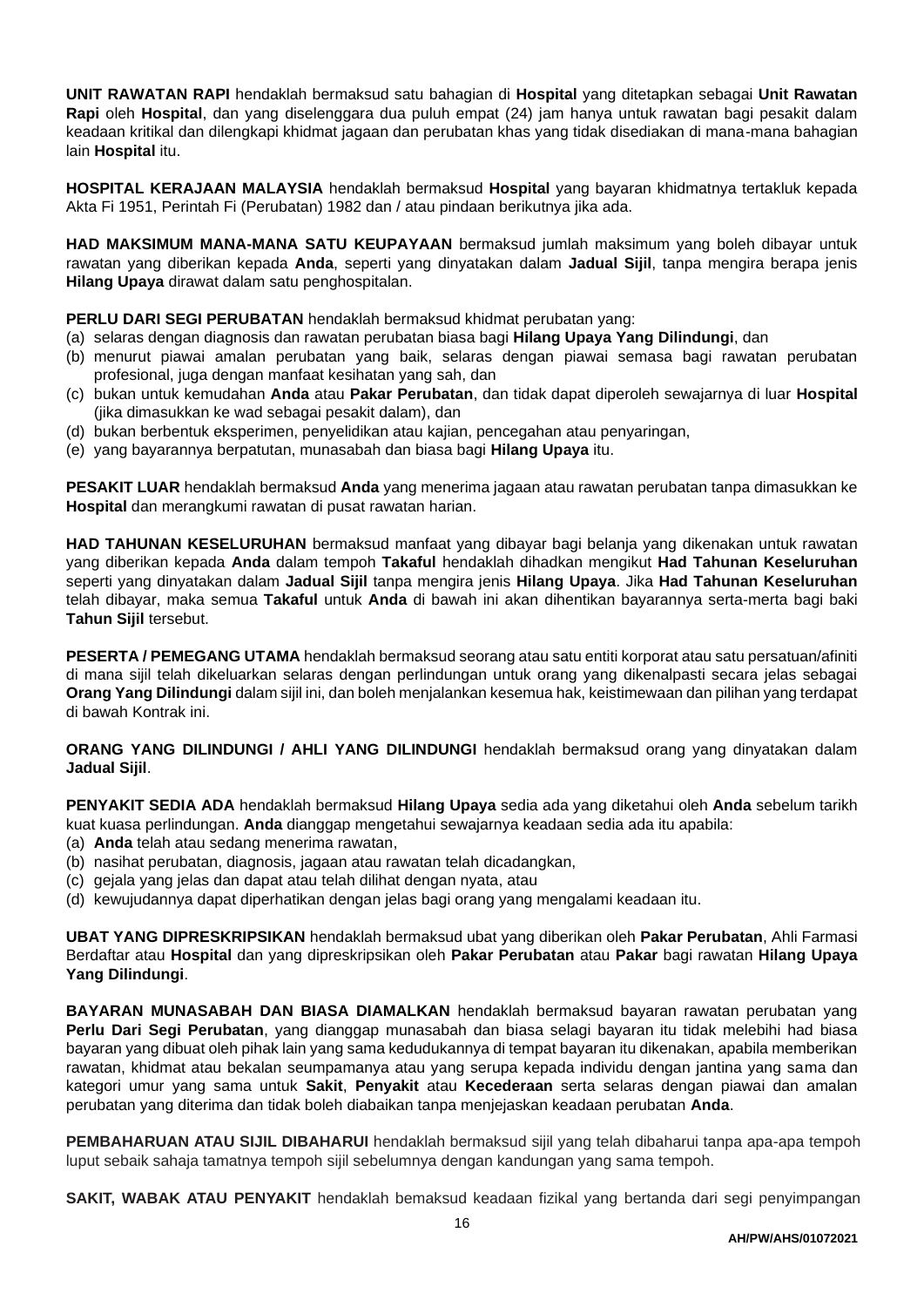patologi daripada keadaan kesihatan yang normal.

**PAKAR** hendaklah bermaksud pengamal perubatan atau pergigian yang berdaftar dan berlesen sewajarnya di kawasan geografi yang khidmat tersebut diberikan, dan yang diklasifikasikan oleh pihak berkuasa kesihatan yang berkenaan sebagai orang yang mempunyai kepakaran yang tinggi dan khusus dalam bidang perubatan atau pergigian tertentu, tetapi tidak termasuk **Pakar Perubatan atau Pakar Bedah** yang merupakan **Anda** sendiri atau keluarga terdekat iaitu adik-beradik, pasangan suami isteri, anak atau ibu bapa.

**PENYAKIT TERTENTU** hendaklah bermaksud **Hilang Upaya** berikut dan komplikasi yang berkaitan dengannya, yang wujud dalam tempoh seratus dua puluh (120) hari pertama perlindungan berterusan:

- (a) Hipertensi, Diabetes Melitus dan **Penyakit** Kardiovaskular,
- (b) Semua tumor, kanser, sista, nodul, polip, batu dalam sistem kencing dan sistem billari,
- (c) Semua **Penyakit** telinga, hidung (termasuk sinus) dan tekak,
- (d) Hernia, hemoroid, fistula, hidrosele, varikosele,
- (e) Endometnosis termasuk **Penyakit** sistem pembiakan,
- (f) Gangguan spina vertebro (termasuk diska) dan **Penyakit** lutut.

**PEMBEDAHAN** hendaklah bermaksud mana-mana prosedur perubatan yang berikut:

- (a) Membuat insisi, mengeksisi atau mengelektrokauten mana-mana bahagian organ atau badan kecuali untuk khidmat pergigian,
- (b) Untuk membaiki, mengubah atau membentuk semula mana-mana bahagian organ atau badan;
- (c) Untuk mengurangkan fraktur atau dislokasi melalui manipulasi,
- (d) Penggunaan endoskopi untuk mengeluarkan batu atau objek dari larinks, bronkus, trakea, esofagus, perut, usus, pundi kencing, atau uretra.

**TABARRU'** bermakna derma dan dalam konteks **Takaful**, ia adalah sejumlah wang yang disumbangkan oleh Peserta ke dalam GRIA berdasarkan kontrak pendermaan.

**TAKAFUL** adalah satu perjanjian berdasarkan bantuan bersama di mana **Peserta Takaful** bersetuju untuk mencarum ke dalam satu dana yang sama untuk menyediakan manfaat kewangan bersama yang dibuat kepada **Peserta Takaful** atau benefisiari mereka apabila berlakunya kejadian yang dipersetujui.

**CUKAI** ialah apa-apa bayaran semasa atau akan datang, secara langsung atau tidak langsung, **Cukai**, levi atau duti termasuk **Cukai** penggunaan atau apa-apa **Cukai** seumpamanya, yang dikenakan terhadap barangan atau perkhidmatan oleh kerajaan atau pihak berkuasa percukaian.

**TEMPOH MENUNGGU** hendaklah bermaksud tiga puluh (30) hari pertama antara masa bermulanya **Hilang Upaya Anda** dan bermulanya tarikh sijil dan terpakai hanya apabila orang itu dilindungi pertama kali. Hal ini tidak terpakai selepas tahun pertama perlindungan. Walau bagaimanapun, Jika **Takaful** terhenti, maka **Tempoh Menunggu** akan terpakai sekali lagi.

**WAKALAH** ialah konsep Syariah di mana wakil akan dilantik bagi menjalankan dan menguruskan transaksi bagi pihak orang lain. Dalam kontrak **Takaful**, ianya bermaksud **Kami**, sebagai **Pengendali Takaful**, dilantik sebagai pengurus untuk mengurus urus niaga **Takaful** bagi pihak Peserta dengan mengenakan Yuran **Wakalah** yang telah dipersetujui.

## **SEKSYEN A – TAKAFUL HOSPITAL DAN PEMBEDAHAN**

## **KETERANGAN MANFAAT**

#### **a) BILIK HOSPITAL DAN PENGINAPAN**

**Kami** akan membayar balik **Bayaran Munasabah dan Biasa Diamalkan** yang **Perlu Dari Segi Perubatan** untuk bilik penginapan dan makanan. Jumlah manfaat hendaklah sama dengan bayaran sebenar yang dikenakan oleh **Hospital** semasa **Anda** dimasukkan ke **Hospital**, tetapi manfaat tidak boleh melebihi bagi mana-mana satu **Hari**, kadar Manfaat Bilik dan Penginapan, dan bilangan maksimum **Hari** seperti yang ditetapkan dalam **Jadual Sijil**. **Anda** hanya Iayak menerima manfaat ini apabila dimasukkan ke **Hospital** sebagai pesakit dalam.

#### **b) UNIT RAWATAN RAPI**

**Kami** akan membayar balik **Bayaran Munasabah dan Biasa Diamalkan** yang **Perlu Dari Segi Perubatan** untuk bilik dan penginapan yang ditanggung semasa dimasukkan ke **Hospital** sebagai pesakit dalam di **Unit Rawatan**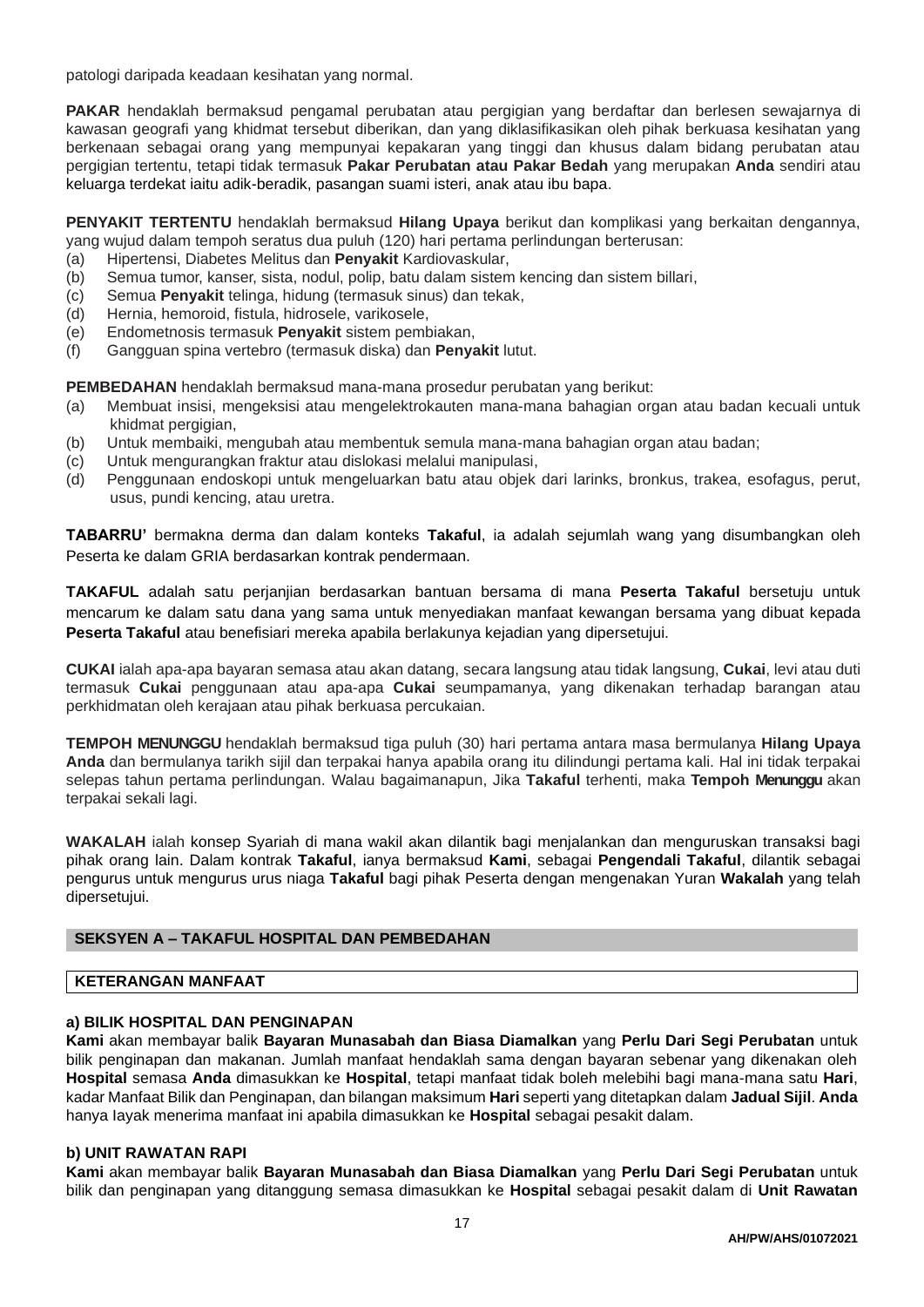**Rapi** di **Hospital**. Bayaran manfaat ini hendaklah sama dengan bayaran sebenar yang dikenakan oleh **Hospital** tertakluk kepada manfaat maksimum bagi mana-mana satu **Hari**, dan bilangan maksimum **Hari**, seperti yang ditetapkan dalam **Jadual Sijil**. Apabila tempoh dimasukkan ke **Hospital** di **Unit Rawatan Rapi** melebihi tempoh maksimum yang ditetapkan dalam **Jadual Sijil**, maka pembayaran balik akan dihadkan kepada kadar Bilik dan Penginapan Harian **Hospital**. Tiada Manfaat Bilik **Hospital** dan Penginapan akan dibayar untuk tempoh dimasukkan ke **Hospital** yang sama di mana manfaat **Unit Rawatan Rapi** dibayar.

## **c) BEKALAN DAN PERKHIDMATAN HOSPITAL**

Kami akan membayar balik bagi **Bayaran Munasabah dan Biasa Diamalkan** yang ditanggung untuk jagaan am, dadah dan **Ubat Yang Dipreskripsikan** dan untuk dimakan, pencucian dan pembalutan luka, anduh, acuan plaster, sinar-x, pemeriksaan makmal, elektrokardiogram, fisioterapi, ujian metabolisma basal, suntikan dan larutan intravena, pemberian darah dan plasma darah tetapi tidak termasuk kos darah dan plasma semasa **Anda** dimasukkan ke **Hospital** sebagai pesakit dalam di **Hospital**, hingga jumlah yang dinyatakan dalam **Jadual Sijil**.

## **d) BAYARAN PEMBEDAHAN**

**Kami** akan membayar balik **Bayaran Munasabah dan Biasa Diamalkan** untuk **Pembedahan** oleh **Pakar** / **Pakar Bedah**, termasuk lawatan penilaian pra-pembedahan **Anda** oleh **Pakar** / **Pakar Bedah** dan rawatan selepas **Pembedahan** hingga bilangan **Hari** maksimum dari tarikh **Pembedahan**, tetapi dalam tempoh maksimum yang dinyatakan dalam **Jadual Sijil**. Jika lebih daripada satu **Pembedahan** dijalankan bagi **Mana-mana Satu Hilang Upaya**, jumlah bayaran untuk semua **Pembedahan** yang dijalankan, tidak boleh melebihi jumlah maksimum yang dinyatakan dalam **Jadual Sijil**.

## **e) BAYARAN PAKAR BIUS**

**Kami** akan membayar balik **Bayaran Munasabah dan Biasa Diamalkan** oleh **Pakar** Bius untuk pemberian bahan bius yang tidak boleh melebihi had yang ditetapkan dalam **Jadual Sijil**.

## **f) BAYARAN BILIK PEMBEDAHAN**

**Kami** akan membayar balik **Bayaran Munasabah dan Biasa Diamalkan** untuk Bilik Bedah yang berkaitan dengan prosedur **Pembedahan** namun tidak melebihi had yang ditetapkan dalam **Jadual Sijil**.

## **g) UJIAN DIAGNOSTIK PRA-HOSPITAL**

**Kami** akan membayar balik **Bayaran Munasabah dan Biasa Diamalkan** untuk ECG, sinar-x dan ujian makmal yang dijalankan di **Hospital** untuk tujuan diagnostik bagi **Kecederaan** atau **Penyakit** apabila berkaitan dengan **Hilang Upaya** sebelum dimasukkan ke **Hospital** mengikut bilangan **Hari** dan jumlah maksimum yang ditetapkan dalam **Jadual Sijil** dan yang disyorkan oleh **Pakar Perubatan** / **Pakar**. Bayaran tidak akan dibuat jika dalam khidmat diagnostik itu, **Anda** tidak menginap di **Hospital** untuk rawatan bagi keadaan perubatan yang didiagnosis itu.

## **h) RUNDINGAN PAKAR PRA-HOSPITAL**

**Kami** akan membayar balik **Bayaran Munasabah dan Biasa Diamalkan** untuk rundingan kali pertama oleh **Pakar** yang berkaitan dengan **Hilang Upaya** dalam bilangan **Hari** dan jumlah maksimum seperti yang ditetapkan dalam **Jadual Sijil** sebelum dimasukkan ke **Hospital**, dan dengan syarat rundingan itu **Perlu Dari Segi Perubatan** dan telah disyorkan secara bertulis oleh **Pakar Perubatan** / **Pakar** yang memberikan rawatan. Bayaran tidak akan dibuat untuk rawatan klinikal (termasuk ubat dan rundingan berikutnya selepas **Penyakit** didiagnosis) atau apabila **Anda** tidak dimasukkan ke **Hospital** untuk rawatan bagi keadaan perubatan yang didiagnosis itu.

#### i**) LAWATAN PAKAR PERUBATAN DALAM HOSPITAL**

**Kami** akan membayar balik **Bayaran Munasabah dan Biasa Diamalkan** oleh **Pakar Perubatan** untuk lawatan yang **Perlu Dari Segi Perubatan** ke atas pesakit dalam berbayar semasa dimasukkan ke **Hospital** kerana **Hilang Upaya** bukan **Pembedahan** yang tidak melebihi bilangan **Hari** dan jumlah maksimum yang ditetapkan dalam **Jadual Sijil**.

## **j) RAWATAN SELEPAS PENGHOSPITALAN**

**Kami** akan membayar balik **Bayaran Munasabah dan Biasa Diamalkan** yang ditanggung dalam rawatan susulan untuk **Hilang Upaya** yang sama seperti semasa dimasukkan ke **Hospital** sebaik sahaja keluar dari **Hospital** untuk **Hilang Upaya** bukan **Pembedahan** tertakluk kepada jumlah maksimum **Hari** dan amaun yang dinyatakan dalam **Jadual Sijil**.

#### **k) BAYARAN AMBULANS**

**Kami** akan membayar balik **Bayaran Munasabah dan Biasa Diamalkan** yang ditanggung untuk perkhidmatan ambulans jalan domestik yang diperlukan (termasuk atendan) ke dan / atau daripada **Hospital** berkaitan. Bayaran tidak akan dibuat jika **Anda** tidak dimasukkan ke **Hospital** dan tertakluk kepada had yang ditetapkan dalam **Jadual Sijil**.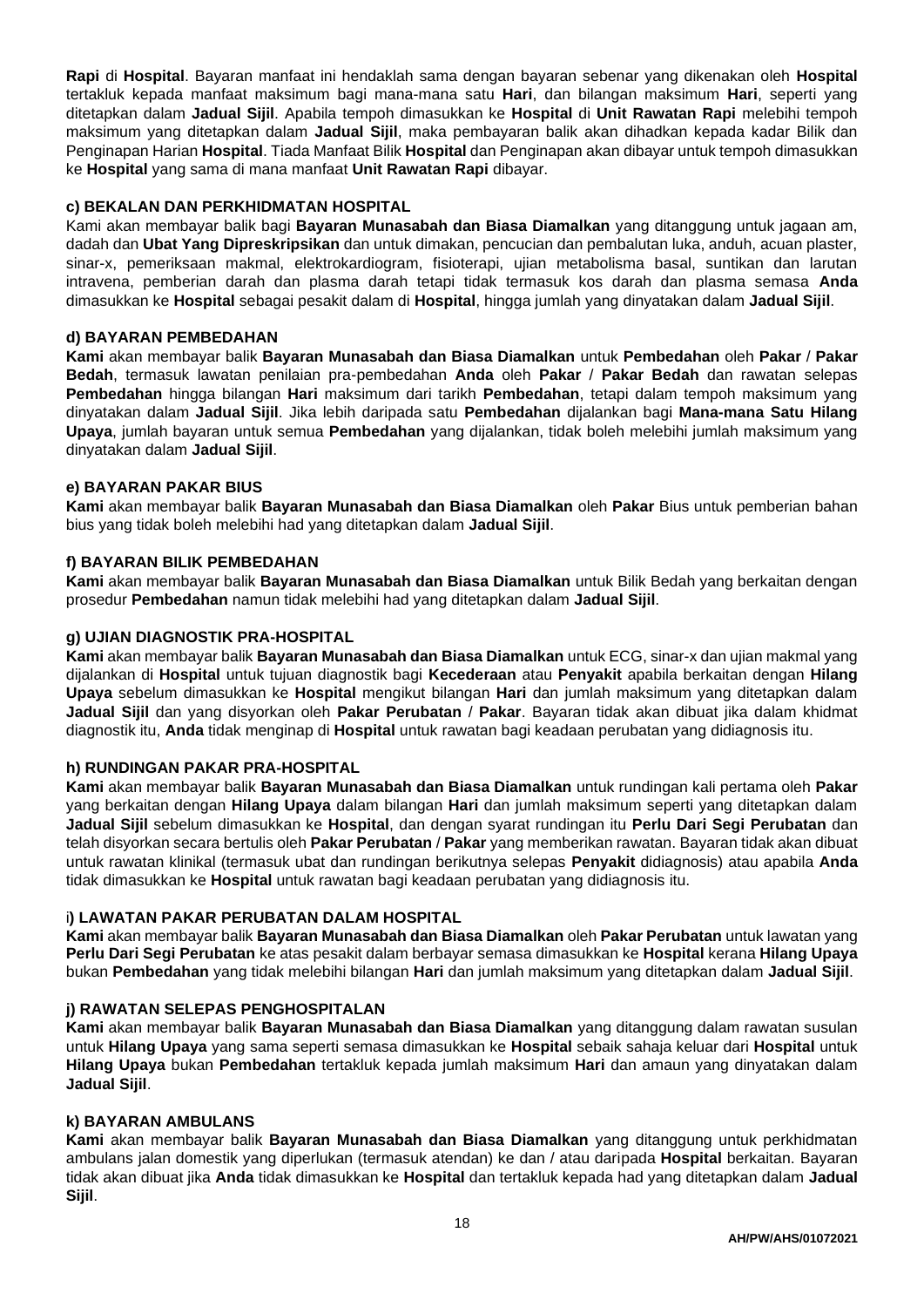## **l) RAWATAN PESAKIT LUAR AKIBAT KEMALANGAN**

**Kami** akan membayar balik **Bayaran Munasabah dan Biasa Diamalkan** yang ditanggung hingga jumlah maksimum yang dinyatakan dalam **Jadual Sijil**, bagi **Kecederaan** anggota badan **Yang Dilindungi** yang timbul akibat **Kemalangan** untuk rawatan yang **Perlu Dari Segi Perubatan** sebagai **Pesakit Luar** di mana-mana klinik atau **Hospital** berdaftar dalam tempoh dua puluh empat (24) jam dari masa berlakunya **Kemalangan** yang menyebabkan **Kecederaan** anggota badan **Yang Dilindungi**. Rawatan susulan oleh **Doktor** yang sama atau klinik atau **Hospital** berdaftar yang sama untuk **Kecederaan** anggota badan **Yang Dilindungi** yang sama akan disediakan hingga jumlah maksimum dan bilangan **Hari** maksimum seperti yang ditetapkan dalam **Jadual Sijil**.

# **m) BAYARAN LAPORAN PERUBATAN**

**Kami** akan membayar balik bayaran sebenar bagi laporan perubatan yang lengkap oleh **Pakar Perubatan** atau **Pakar Bedah** yang merawat untuk setiap **Hilang Upaya** tetapi tidak melebihi jumlah yang dinyatakan dalam **Jadual Sijil**.

# **n) CUKAI KE ATAS PERBELANJAAN YANG LAYAK**

**Kami** akan membayar balik jumlah **Cukai** Ke Atas Perbelanjaan Yang Layak yang dikenakan oleh Klinik atau **Hospital** keatas bekalan dan perkhidmatan bercukai yang diberikan kepada **Anda** yang akan dibayar di bawah sijil ini adalah tertakluk kepada had yang ditetapkan dalam **Jadual Sijil**.

# **o) RUNDINGAN PENDAPAT KEDUA PEMBEDAHAN**

**Kami** akan membayar balik **Bayaran Munasabah dan Biasa Diamalkan** bagi rundingan dengan **Pakar** bagi memperoleh pendapat kedua sebelum **Pembedahan** bagi **Penyakit** atau **Kecederaan** yang memerlukan **Pembedahan** sehingga jumlah maksimum yang dinyatakan dalam Jadual Manfaat. Bayaran tidak akan dibuat apabila **Anda** tidak dimasukkan ke **Hospital** untuk rawatan bagi keadaan perubatan yang didiagnosis itu.

# **p) PROSEDUR PEMBEDAHAN HARIAN**

**Kami** akan membayar balik **Bayaran Munasabah dan Biasa Diamalkan** untuk bayaran perubatan dan bayaran pakar yang dikenakan ke atas **Pembedahan Harian** (Pembedahan dan Perubatan) yang dilakukan sebagai **Pesakit Luar** (tanpa kemasukan ke Hospital) sehingga had maksimum bagi **Hilang Upaya** yang dinyatakan dalam Jadual Manfaat. Ini termasuk rawatan susulan oleh **Pakar Perubatan / Pakar / Pakar Bedah** merawat yang sama tertakluk kepada jumlah maksimum yang dinyatakan dalam Jadual Manfaat. Mana-mana Prosedur Pembedahan Harian yang dilakukan untuk tujuan penyiasatan dan diagnostik yang tidak berkaitan dengan rawatan untuk sebarang **Hilang Upaya** tertentu yang tidak dilindungi.

## **q) RAWATAN PESAKIT LUAR AKIBAT PENYAKIT**

Kami akan membayar balik **Bayaran Munasabah dan Biasa Diamalkan** sehingga jumlah maksimum yang dinyatakan dalam **Jadual Sijil**, bagi rawatan **Penyakit Kecemasan** yang diberikan oleh **Hospital** atau klinik dua puluh empat (24) jam berdaftar dan diterima sebagai **Pesakit Luar** di antara jam 10.00 malam dan 8.00 pagi keesokan paginya. Masa rawatan seperti yang disahkan oleh **Doktor** yang merawat merupakan prasyarat liabiliti.

## **r) HAD MAKSIMUM SETIAP PENGHOSPITALAN**

Kami akan membayar balik **Bayaran Munasabah dan Biasa Diamalkan** yang ditanggung untuk perkhidmatan dan / atau rawatan yang diberikan kepada **Anda** yang akan dihadkan kepada had maksimum setiap kemasukan seperti yang dinyatakan dalam **Jadual Sijil** tanpa mengira jenis kecacatan. Manfaat yang dibayar adalah tertakluk kepada **Had Tahunan Keseluruhan**.

## **SEKSYEN B – Peruntukan Khas**

## **1) PINDAHAN**

**Kami** berhak meminda terma dan peruntukan sijil ini dengan memberikan notis awal tiga puluh (30) hari secara bertulis melalui pos biasa ke alamat terakhir **Anda** yang diketahui mengikut rekod **Kami** dengan alasan yang sah, dan pindaan tersebut akan terpakai mulai pembaharuan berikutnya bagi sijil ini. Pindaan kepada sijil ini tidak sah kecuali jika diluluskan oleh **Kami** dan kelulusan itu hendaklah diendorskan pada sijil tersebut. **Kami juga akan** memberikan notis awal tiga puluh (30) hari secara bertulis kepada **Peserta** mengikut alamat terakhir yang direkodkan bagi mana-mana pindaan yang dibuat.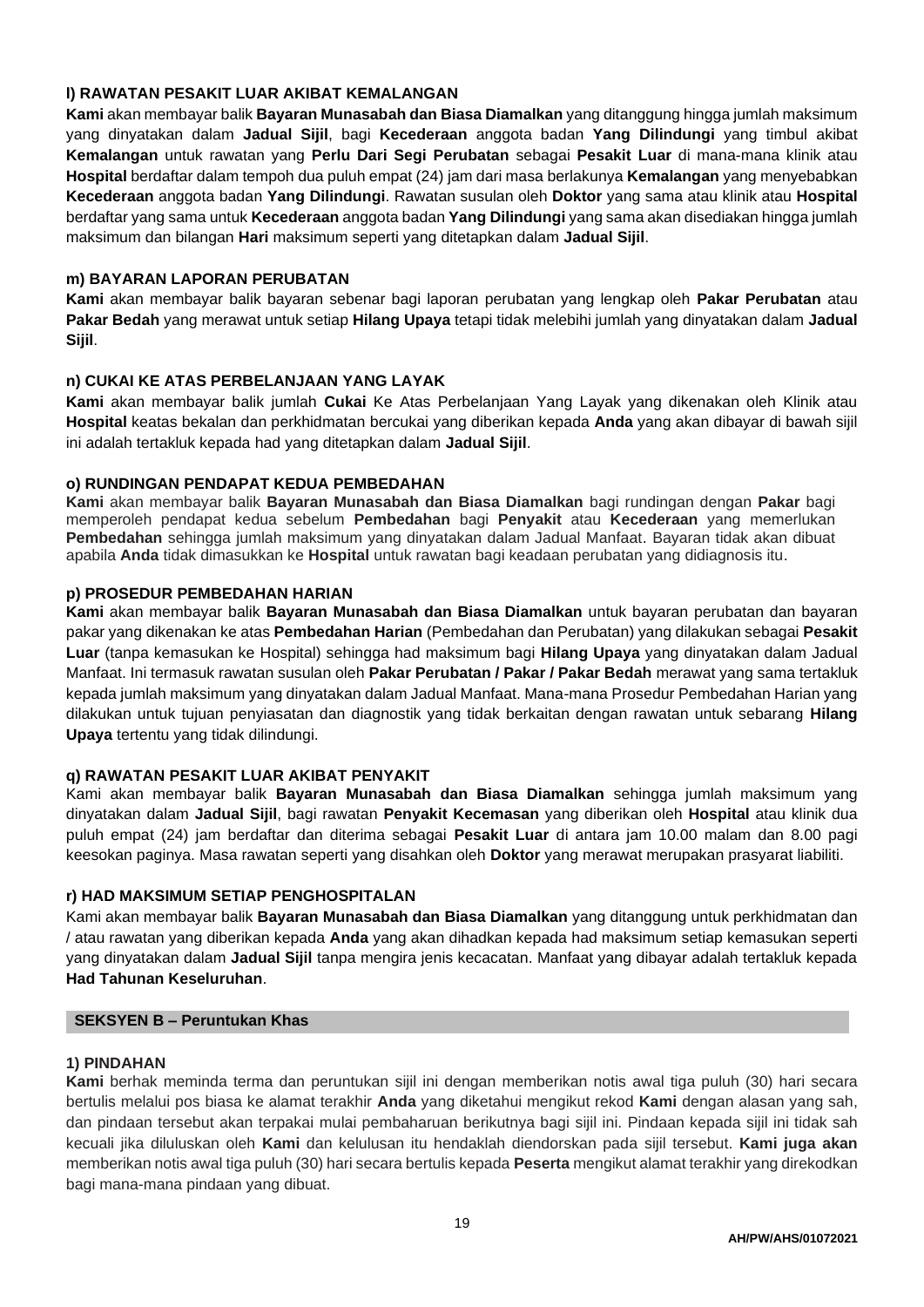# **2) TIMBANG TARA**

Semua perbezaan yang timbul daripada sijil ini hendaklah dirujuk kepada Penimbang Tara yang hendaklah dilantik secara bertulis oleh pihak dalam percanggahan. Jika mereka tidak berjaya mendapatkan persetujuan tentang siapa yang akan menjadi Penimbang Tara dalam tempoh satu (1) bulan apabila diminta secara bertulis untuk berbuat demikian, maka kedua-dua pihak Iayak melantik Penimbang Tara masing-masing yang akan mendengar percanggahan itu bersama-sama dengan Pengadil yang akan dilantik oleh kedua-dua Penimbang Tara tersebut. Walau bagaimanapun, dengan syarat apa-apa penafian liabiliti oleh **Kami** bagi apa-apa tuntutan di bawah ini hendaklah dirujuk kepada Penimbang Tara dalam tempoh dua belas (12) bulan kalendar dari tarikh penafian tersebut.

## **3) PENAMATAN AUTOMATIK**

**Takaful Anda** akan tamat secara automatik pada tarikh kejadian-kejadian berikut, yang mana Iebih awal:

- (a) pada tarikh sijil ini ditamatkan, atau
- (b) pada tarikh penamatan keahlian (untuk persatuan, afiniti / skim), atau
- (c) apabila **Anda** meninggal dunia, atau
- (d) pada ulang tahun **Sijil Anda** atau umur maksimum **Hari** lahir seterusnya (seperti yang dinyatakan dalam sijil), atau
- (e) pada tarikh caruman perlu dibuat jika **Anda** tidak membuat caruman yang diperlukan, atau
- (f) mana-mana tarikh lain pada masa yang **Anda** tidak layak untuk **Takaful**, atau
- (g) jika jumlah manfaat yang dibayar di bawah sijil ahli sejak ulangtahun **Sijil** yang terakhir melebihi **Had Tahunan Keseluruhan** bagi **Tahun Sijil** yang berkenaan.

Penamatan sijil ini adalah tanpa prejudis kepada sebarang tuntutan yang timbul dari penamatan tersebut. Pembayaran atau penerimaan sebarang caruman yang berikutan penamatan sijil ini tidak akan membentuk sebarang tuntutan tetapi pihak **Kami** akan mengembalikan sebarang caruman.

## **4) PEMBATALAN**

Sijil ini boleh dibatalkan oleh **Peserta** pada bila-bila masa dengan memberikan notis bertulis kepada **Kami**, dan dengan syarat tiada tuntutan dibuat dalam **Tahun Sijil** semasa. **Peserta** Iayak menerima bayaran balik caruman seperti yang berikut:

| Tempoh Tidak Melebihi    | Pulangan Balik Caruman Tahunan |
|--------------------------|--------------------------------|
| 15 hari                  | 90%                            |
| 1 bulan                  | 80%                            |
| 2 bulan                  | 70%                            |
| 3 bulan                  | 60%                            |
| 4 bulan                  | 50%                            |
| 5 bulan                  | 40%                            |
| 6 bulan                  | 30%                            |
| 7 bulan                  | 25%                            |
| 8 bulan                  | 20%                            |
| 9 bulan                  | 15%                            |
| 10 bulan                 | 10%                            |
| 11 bulan                 | 5%                             |
| Tempoh melebihi 11 bulan | Tiada pulangan balik           |

Tidak ada pulangan balik caruman untuk mod pembayaran bukan tahunan.

#### **5) TUNAI SEBELUM PERLINDUNGAN**

Adalah menjadi syarat mutlak khas kontrak **Takaful** ini bahawa caruman perlu dibayar mestilah dibayar dan diterima oleh **Kami** sebelum perlindungan **Takaful** berkuatkuasa.

## **6) PERAKUAN, MAKLUMAT DAN BUKTI**

Semua sijil, maklumat, laporan dan bukti perubatan seperti yang dikehendaki oleh **Kami** hendaklah diserahkan atas belanja **Anda**, dan dalam format tertentu yang diperlukan oleh **Kami**. Semua notis apabila dikehendaki oleh **Kami** dari **Peserta**, hendaklah secara bertulis dan dialamatkan kepada **Kami**. **Anda** hendaklah, atas permintaan dan belanja **Kami**, membuat pemeriksaan perubatan apabila ia dianggap perlu.

#### **7) PERUBAHAN DALAM RISIKO**

**Anda** hendaklah segera memberikan notis secara bertulis kepada **Kami** tentang apa-apa perubahan penting dalam pekerjaan, perniagaan, tugas atau hobi dan membayar apa-apa caruman tambahan yang mungkin dikehendaki oleh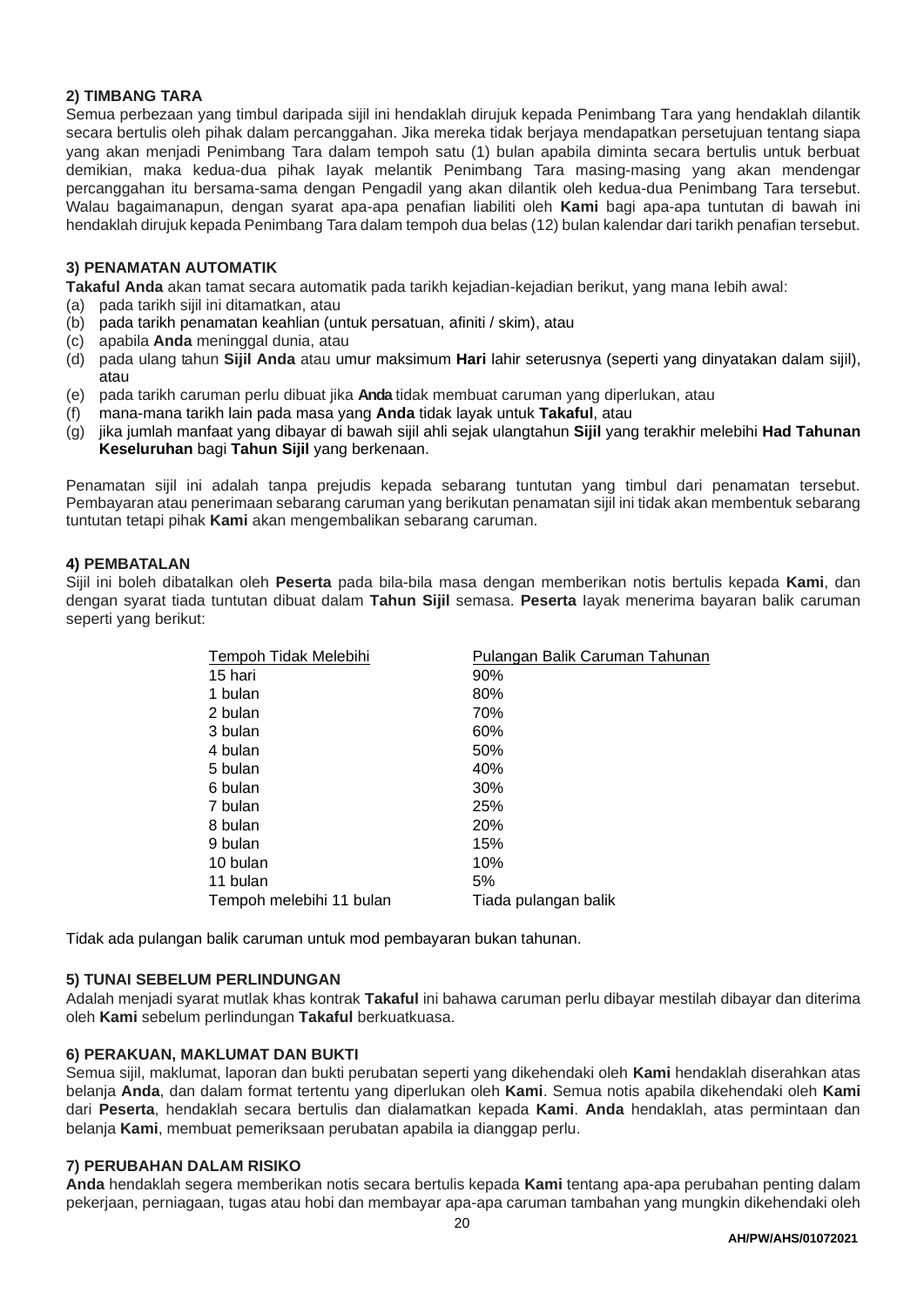# **Kami**.

## **8) PROSEDUR TUNTUTAN**

- (a) **Anda** hendaklah dalam tempoh tiga puluh (30) hari berlakunya **Hilang Upaya** yang melibatkan belanja boleh tuntut, memberikan notis bertulis kepada **Kami** dengan menyatakan butiran lengkap kejadian tersebut, termasuk semua bil dan resit asal serta laporan lengkap **Pakar Perubatan** yang menyatakan diagnosis keadaan yang dirawat dan tarikh **Hilang Upaya** bermula mengikut pendapat **Pakar Perubatan** dan rumusan kos rawatan oleh **Pakar Perubatan** termasuk ubat dan khidmat yang diberikan. Kegagalan memberikan notis tersebut dalam tempoh yang dibenarkan tidak boleh membatalkan apa-apa tuntutan jika ditunjukkan tidak munasabah untuk memberikan notis itu dan notis itu telah diberikan secepat yang mungkin.
- (b) **Anda** hendaklah mendapatkan dan bertindak berdasarkan nasihat perubatan yang sewajarnya dan **Kami** tidak bertanggungjawab jika rawatan atau khidmat diperlukan berikutan kegagalan **Anda** berbuat demikian.

## **9) PRASYARAT LIABILITI**

Pematuhan dan pelaksanaan terma, peruntukan dan syarat sijil ini dengan sewajarnya oleh **Anda** dan selagi berkaitan dengan apa-apa yang perlu dilakukan atau dipatuhi oleh **Anda** hendaklah menjadi prasyarat apa-apa liabiliti **Kami**.

## **10) CARUMAN**

Jika **Anda** mempunyai **Takaful** lain yang melindungi mana-mana **Penyakit** atau **Kecederaan Yang Dilindungi** oleh sijil ini, **Kami** tidak bertanggungjawab membayar jumlah yang lebih besar bagi **Penyakit** atau **Kecederaan** itu daripada jumlah yang terpakai bersama-sama ini yang ditanggung oleh sijil ini bagi jumlah keseluruhan semua **Takaful** yang sah yang melindungi **Penyakit** atau **Kecederaan** itu.

## **11) TEMPOH BERTENANG**

Jika sijil ini telah dikeluarkan dan atas apa-apa alasan, **Anda** membuat keputusan untuk tidak mengambil sijil, **Anda** boleh mengembalikan sijil kepada **Kami** untuk pembatalan dengan syarat permohonan untuk pembatalan diserahkan oleh **Anda** kepada **Kami** dalam tempoh lima belas (15) hari dari tarikh penerimaan sijil. **Anda** layak menerima pulangan penuh caruman yang telah dibayar tolak belanja perubatan yang ditanggung oleh **Kami** untuk mengeluarkan sijil tersebut.

#### **12) MATA WANG BAYARAN**

Semua bayaran di bawah sijil ini hendaklah dibuat dalam mata wang Malaysia yang sah. Sekiranya apa-apa bayaran yang diminta oleh **Anda** supaya dibayar dalam mata wang lain, maka jumlah tersebut hendaklah dibayar dalam mata wang yang diminta seperti yang boleh dibeli di Malaysia pada kadar pasaran mata wang semasa pada tarikh penyelesaian tuntutan.

#### **13) KEWAJIPAN PENDEDAHAN**

**Kontrak Takaful Pengguna** - Apabila **Anda** telah memohon **Takaful** ini sepenuhnya untuk tujuan diri sendiri / keluarga / tanggungan, **Anda** mempunyai kewajipan untuk mengambil langkah yang munasabah untuk tidak salah nyata dalam Borang Cadangan (atau semasa cadangan **Takaful** ini). Dalam kata lain, **Anda** haruslah menjawab soalan dengan penuh dan tepat. Kegagalan dalam mengambil langkah munasabah dalam menjawab soalan-soalan boleh mengakibatkan pembatalan kontrak **Takaful**, keengganan atau pengurangan gantirugi, perubahan kepada terma atau penamatan kontrak **Takaful Anda** selaras dengan remedi di Jadual 9 Akta Perkhidmatan Kewangan Islam 2013. **Anda** juga dikehendaki mendedahkan perkara-perkara lain yang **Anda** tahu akan mempengaruhi keputusan **Kami** dalam menerima risiko dan menentukan kadar dan terma yang akan dikenakan. **Anda** juga mempunyai kewajipan untuk memberitahu **Kami** dengan serta-merta jika pada bila-bila masa selepas kontrak **Takaful Anda** ditandatangani, diubah atau diperbaharui dengan **Kami**, apa-apa maklumat yang diberikan di dalam Borang Cadangan (atau semasa cadangan **Takaful** ini) tidak tepat atau telah berubah.

**Kontrak Takaful Bukan Pengguna** - Apabila **Anda** telah memohon **Takaful** ini untuk memberi manfaat **Takaful** perubatan kepada pekerja **Anda** dan tanggungan mereka, **Anda** mempunyai tanggungjawab untuk mendedahkan apa-apa perkara yang **Anda** tahu yang akan mempengaruhi keputusan **Kami** dalam menerima risiko dan menentukan kadar dan terma yang dikenakan, dan apa-apa perkara yang munasabah yang boleh dijangka, jika tidak ia boleh menyebabkan pembatalan kontrak **Takaful**, keengganan atau pengurangan ganti rugi, perubahan terma atau penamatan kontrak **Takaful Anda**. **Anda** juga mempunyai kewajipan untuk memberitahu **Kami** dengan sertamerta jika pada bila-bila masa selepas kontrak **Takaful Anda** ditandatangani, diubah atau diperbaharui dengan **Kami**, apa-apa maklumat yang diberikan di dalam Borang Cadangan (atau semasa **Anda** memohon untuk **Takaful** ini) tidak tepat atau telah berubah.

#### **14) KELAYAKAN**

**Anda** layak untuk dilindungi di bawah sijil ini jika **Anda**: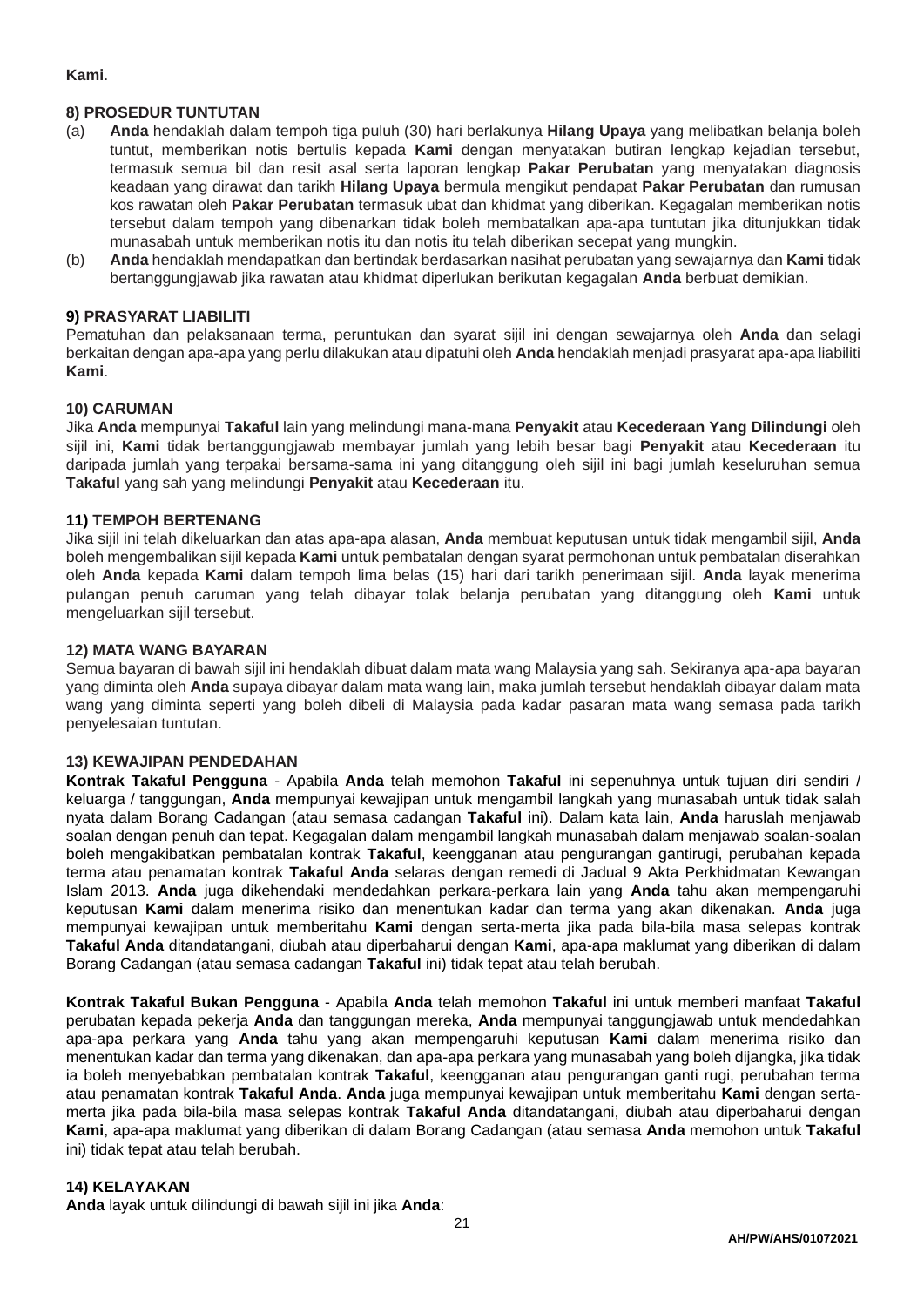- i. seorang yang berusia di antara lapan belas (18) tahun hingga lima puluh empat (54) tahun. Semua umur merujuk kepada umur O**rang Yang Dilindungi** pada hari lahir berikutnya, dan
- ii. seorang warganegara Malaysia atau bukan warganegara Malaysia yang mempunyai permit kerja yang sah, permit pelajar, status pemastautin tetap atau berstatus Malaysia Rumah Keduaku (MM2H).

## **15) PENGECUALIAN**

Kontrak ini tidak melindungi apa-apa **Penghospitalan, Pembedahan** atau bayaran yang disebabkan secara langsung atau tidak langsung, sepenuhnya atau sebahagiannya, oleh mana-mana satu (1) kejadian yang berikut:

- **1. Penyakit Sedia Ada.**
- 2. **Penyakit Tertentu** yang wujud dalam tempoh seratus dua puluh (120) hari pertama bagi perlindungan berterusan.
- 3. **Tempoh Menunggu** tiga puluh (30) hari untuk semua kecuali **Kecederaan Kemalangan.**
- 4. **Pembedahan** pilihan kosmetik atau plastik kecuali **Pembedahan** pembentukan semula diperlukan untuk memulihkan fungsi selepas **Kemalangan** yang berlaku dalam tempoh **Takaful**.
- 5. Pemeriksaan mata, cermin mata, kanta sentuh dan prosedur pembedahan untuk pembetulan ralat refraktif mata dan penggunaan atau pemerolehan perkakas atau alat prostetik pembetulan seperti anggota tiruan, alat pendengaran, perentak yang diimplankan dan preskripsinya.
- 6. **Penyakit** pergigian termasuk rawatan pergigian atau **Pembedahan** oral kecuali apabila diperlukan kerana **Kecederaan** akibat **Kemalangan** pada gigi asli yang sihat yang berlaku sepenuhnya dalam Tempoh **Takaful**.
- 7. Penjagaan peribadi, rehat pulih atau jagaan kebersihan, apa-apa rawatan yang diterima semata-mata sebagai **Penghospitalan Pesakit Luar** terutamanya untuk tujuan penyiasatan, diagnosis, pemeriksaan sinar-x, pemeriksaan fizikal atau perubatan am, tidak berkaitan dengan rawatan atau diagnosis **Hilang Upaya Yang Dilindungi** yang tidak **Perlu Dari Segi Perubatan** dan apa-apa rawatan pencegahan, ubat atau pemeriksaan pencegahan yang dijalankan oleh **Pakar Perubatan**, dan rawatan khusus untuk mengurangkan atau menaikkan berat badan.
- 8. Apa-apa rawatan atau operasi pembedahan untuk keabnormalan atau kecacatan kongenital termasuk penyakit keturunan.
- 9. Kehamilan, melahirkan anak (termasuk kelahiran secara pembedahan), keguguran, menggugurkan kandungan dan jagaan serta pembedahan pranatal atau posnatal, kaedah kawalan kelahiran kontraseptif mekanikal atau kimia atau rawatan berkaitan ketaksuburan, menukar jantina, disfungsi seksual termasuk impotensi, ujian atau rawatan berkaitan pensterilan dan khatan dilakukan disebabkan apa-apa sebab selain daripada **Penyakit** atau jangkitan.
- 10. Bunuh diri, percubaan bunuh diri atau **Kecederaan** diri sendiri yang disengajakan ketika siuman atau tidak siuman.
- 11. Perang atau apa-apa tindakan perang, diisytiharkan atau tidak diisytiharkan, aktiviti jenayah atau pengganas, bergiat cergas dalam mana-mana angkatan bersenjata, penyertaan secara langsung dalam mogok, rusuhan dan kekecohan awam atau penderhakaan tentera.
- 12. Pengecualian Sekatan **Kami** tidak akan dianggap memberikan perlindungan atau akan membuat apa-apa bayaran atau memberikan apa-apa perkhidmatan atau faedah kepada **Anda** atau atau pihak lain setakat perlindungan, pembayaran, perkhidmatan, manfaat itu akan melanggar mana-mana perdagangan atau ekonomi yang berkenaan undang-undang atau peraturan sekatan.
- 13. Rawatan untuk sebarang keadaan perubatan yang timbul secara langsung atau tidak langsung dari pencemaran radioaktif atau apa-apa bahan nuklear, termasuk pembakaran bahan api nuklear.
- 14. Belanja yang ditanggung untuk menderma mana-mana organ tubuh oleh **Anda** dan kos pemerolehan organ termasuk semua kos yang ditanggung oleh penderma ketika transplan organ dan komplikasinya.
- 15. Penyiasatan ke atas dan rawatan gangguan tidur dan dengkur, gangguan psikiatri, psikotik, gangguan mental atau saraf, termasuk apa-apa neurosis dan manifestasi fisiologi atau psikosomatiknya, gangguan psikiatri seperti neuro-psikosis, skizofrenia dan lain-lain.
- 16. Terapi penggantian hormon dan terapi pilihan seperti rawatan, khidmat atau bekalan perubatan, termasuk tetapi tidak terhad kepada khidmat kiropraktik, akupunktur, akutekanan, refleksologi, pengikatan tulang, rawatan pakar herba, urut atau aroma terapi.
- 17. Jagaan atau rawatan yang pembayarannya tidak dikehendaki atau setakat yang ia dibayar oleh mana-mana pihak **Takaful** lain atau tanggung rugi yang melindungi **Anda** dan Hilang Upaya yang timbul daripada tugas dalam pekerjaan atau kerjaya yang dilindungi di bawah Kontrak **Takaful** Pampasan Pekerja.
- 18. Psikotik, gangguan mental atau saraf (termasuk apa-apa neurosis dan manifestasi fisiologi atau psikosomatiknya).
- 19. Kos / belanja bagi khidmat yang bersifat bukan perubatan, seperti televisyen, telefon, khidmat teleks, radio atau kemudahan yang serupa, kit / pek kemasukan dan barang bukan perubatan lain yang tidak layak.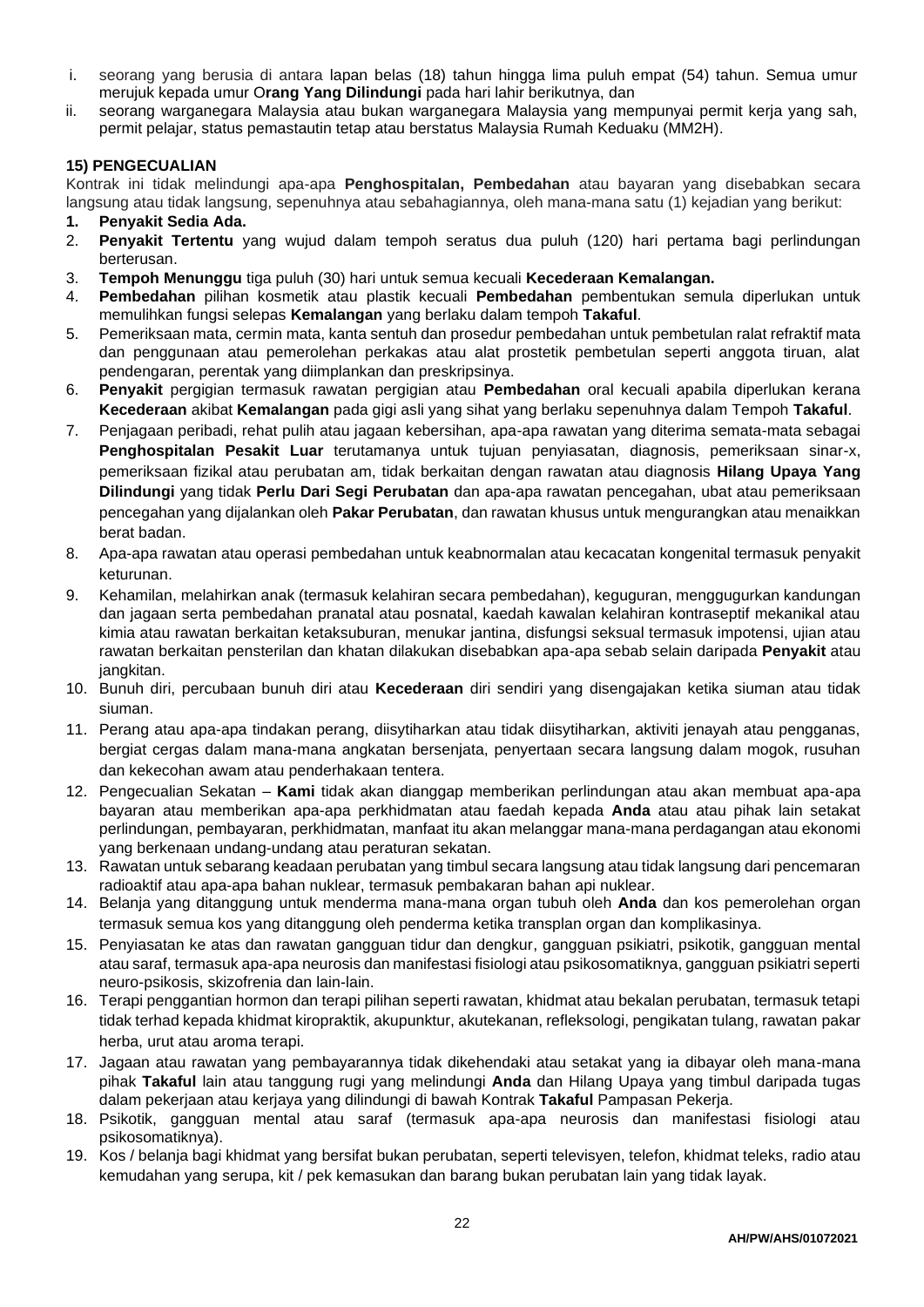- 20. **Sakit** atau **Kecederaan** yang timbul daripada apa-apa jenis perlumbaan (kecuali perlumbaan jalan kaki), sukan berbahaya seperti tetapi tidak terhad kepada terjun udara, luncur air, aktiviti dalam air yang memerlukan alat pernafasan, sukan musim sejuk, sukan profesional, mendaki gunung dengan menggunakan tali atau panduan gunung dan aktiviti yang tidak dibenarkan.
- 21. Penerbangan peribadi selain sebagai penumpang yang membayar tambang dalam mana-mana penerbangan komersil berjadual untuk mengangkut penumpang melalui laluan yang ditetapkan.
- 22. Wabak dan / atau pandemik.

## **16) PEMBAYARAN BALIK PENUH BAGI HOSPITAL KERAJAAN**

Bayaran untuk biaya perubatan yang layak adalah dilindungi secara penuh untuk rawatan di **Hospital Kerajaan Malaysia** untuk setiap **Penyakit** atau **Kecederaan**.

## **17) SYARAT-SYARAT AM**

Sijil ini dan **Jadual Sijil** hendaklah dibaca bersama sebagai satu kontrak dan sebarang perkataan atau pernyataan yang disertakan dengan makna khusus dalam mana-mana bahagian sijil atau Jadual hendaklah membawa makna khusus yang sama di mana juga ia digunakan.

## **18) WILAYAH PASARAN GEOGRAFI**

Semua manfaat yang disediakan dalam sijil ini terpakai dua puluh empat (24) jam sehari di seluruh dunia. Jika **Anda** bukan warganegara Malaysia, lindungan **Anda** akan terhad kepada **Hospital** di Malaysia sahaja.

## **19) TEMPOH IHSAN**

Meskipun terdapat syarat-syarat Tunai Sebelum Perlindungan, Tempoh Ihsan selama lima belas (15) hari, dari tarikh akhir caruman akan diizinkan untuk setiap caruman. Selama lima belas (15) hari, **Kami** akan tetap bertanggungjawab di bawahnya jika pada hari-hari terakhir, caruman tersebut sebenarnya telah dibuat. Sekiranya sebarang caruman tidak dibuat berkenaan dengan **Jadual Sijil** ini sebelum akhir Tempoh Ihsan, **Jadual Sijil** ini akan dianggap telah berakhir pada tarikh luput sijil.

## **20) UNDANG-UNDANG YANG MENGAWAL SIJIL**

Sijil ini dikeluarkan di bawah undang-undang Malaysia dan tertakluk dan dikawal oleh undang-undang lazim di Malaysia.

## **21) NOTIS PENTING**

**Kami** ingin mengambil perhatian **Anda** terhadap maklumat penting yang berikut:

- (a) Bukti Umur dikehendaki sewaktu sijil matang / tuntutan, jika Umur belum dimaklumkan,
- (b) **Anda** boleh menghubungi Perunding **Takaful**, Pegawai Cawangan, Bahagian Perkhidmatan Pelanggan di Ibu Pejabat **Kami** bagi sebarang pertanyaan atau perkhidmatan berkaitan dengan sijil **Anda**,
- (c) Penukaran alamat **Peserta** harus dimaklumkan kepada **Kami** supaya semua urusan surat-menyurat boleh diuruskan dengan segera.

#### **22) TUNTUTAN TIDAK LENGKAP**

Semua tuntutan hendaklah diserahkan kepada **Kami** dalam tempoh tiga puluh (30) hari setelah kejadian itu selesai yang untuknya tuntutan itu dibuat. Tuntutan tidak dianggap lengkap dan Manfaat Layak Diterima tidak akan dibayar kecuali semua bil untuk tuntutan itu telah diserahkan dan dipersetujui oleh **Kami**. Hanya kos sebenar yang ditanggung akan dipertimbangkan untuk pembayaran balik.

#### **23) PEMERIKSAAN PERUBATAN**

**Kami** berhak untuk memeriksa tubuh **Anda** bila mana ia perlu secara munasabah dan melakukan bedah siasat dalam kes kematian yang mana ia tidak dilarang oleh undang-undang.

#### **24) SILAP NYATA UMUR**

Jika umur **Anda** telah tersilap nyata dan akibatnya caruman yang dibayar tidak mencukupi, maka apa-apa tuntutan yang dibayar di bawah sijil ini hendaklah dikira secara pro-rata berasaskan nisbah caruman sebenar yang dibayar dengan caruman yang betul yang sepatutnya dikenakan selama setahun. Apa-apa caruman yang berlebihan, yang mungkin telah dibayar akibat silap nyata umur, hendaklah dibayar balik tanpa faedah. Jika pada umur yang betul, sekiranya **Anda** tidak layak dilindungi di bawah sijil ini, maka tiada manfaat akan dibayar.

#### **25) KEWAJIPAN PENDEDAHAN**

**Kontrak Takaful Pengguna** - Apabila **Anda** telah memohon **Takaful** ini sepenuhnya untuk tujuan diri sendiri / keluarga / tanggungan, **Anda** mempunyai kewajipan untuk mengambil langkah yang munasabah untuk tidak salah nyata dalam Borang Cadangan (atau semasa cadangan **Takaful** ini). Dalam kata lain, **Anda** haruslah menjawab soalan dengan penuh dan tepat. Kegagalan dalam mengambil langkah munasabah dalam menjawab soalan-soalan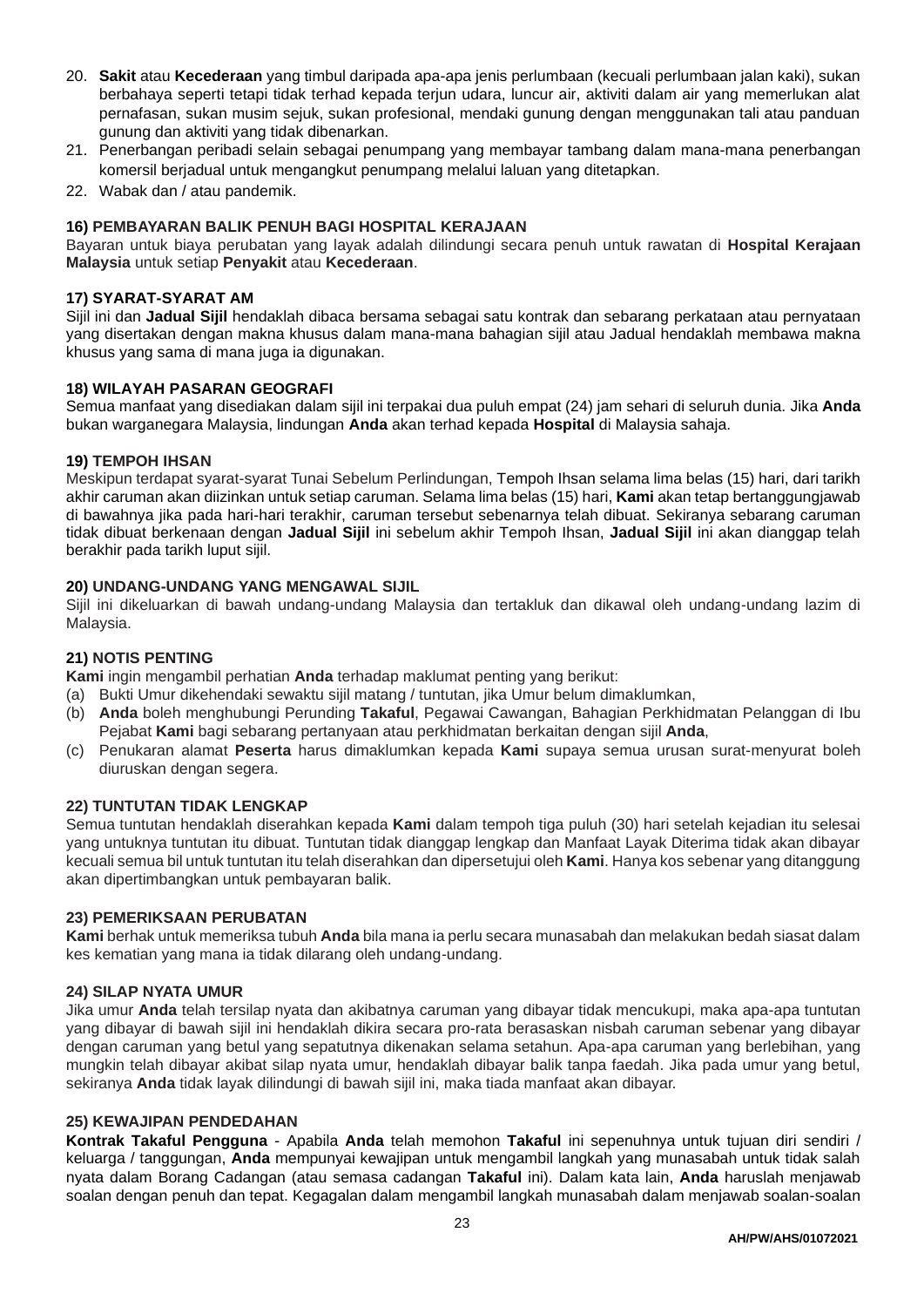boleh mengakibatkan pembatalan kontrak **Takaful**, keengganan atau pengurangan gantirugi, perubahan kepada terma atau penamatan kontrak **Takaful Anda** selaras dengan remedi di Jadual 9 Akta Perkhidmatan Kewangan Islam 2013. **Anda** juga dikehendaki mendedahkan perkara-perkara lain yang **Anda** tahu akan mempengaruhi keputusan **Kami** dalam menerima risiko dan menentukan kadar dan terma yang akan dikenakan. **Anda** juga mempunyai kewajipan untuk memberitahu **Kami** dengan serta-merta jika pada bila-bila masa selepas kontrak **Takaful Anda** ditandatangani, diubah atau diperbaharui dengan **Kami**, apa-apa maklumat yang diberikan di dalam Borang Cadangan (atau semasa cadangan **Takaful** ini) tidak tepat atau telah berubah.

## **26) NOTIS**

Setiap notis atau komunikasi kepada **Kami** hendaklah dibuat secara bertulis dan dihantar kepada **Kami**. Pindaan bagi syarat dalam sijil ini atau apa-apa pengendorsan padanya, tidak sah kecuali pindaan itu dimulai oleh wakil **Kami** yang diberi kuasa.

## **27) RAWATAN LUAR NEGARA**

Jika **Anda** memilih untuk atau dirujuk untuk menerima rawatan di luar negara, manfaat berkenaan rawatan tersebut akan dilindungi tertakluk kepada pengecualian, had dan peruntukan yang dinyatakan dalam sijil ini dan semua manfaat akan dibayar berdasarkan kadar tukaran rasmi pada **Hari** terakhir tempoh dimasukkan ke **Hospital** dan tidak termasuk kos pengangkutan ke tempat rawatan sekiranya:

- (a) **Anda** melancong ke luar negara atas sebab selain daripada rawatan perubatan, perlu dimasukkan ke **Hospital** di luar negara akibat **Kecemasan** perubatan, atau
- (b) **Anda** dicadangkan oleh **Pakar Perubatan** dan perlu dipindahkan ke **Hospital** di luar Malaysia kerana rawatan khusus, bantuan, maklumat atau keputusan yang dikehendaki tidak boleh diberikan, dikemukakan atau diambilkan di Malaysia.

Rawatan di luar negara untuk **Penyakit**, **Sakit**, atau **Kecederaan** yang didiagnosis di Malaysia dan bukan **Kecemasan** atau dalam keadaan kronik yang mana rawatan boleh ditangguhkan sewajarnya sehingga pulang ke Malaysia, hendaklah dikecualikan.

## **28) PEMILIKAN SIJIL**

Kecuali diperuntukkan sebaliknya secara nyata melalui Endorsemen dalam sijil, **Kami** berhak menganggap **Peserta** sebagai pemilik mutlak sijil. **Kami** tidak terikat untuk mengiktiraf apa-apa tuntutan ekuiti atau tuntutan lain ke atas sijil atau kepentingan dalam sijil, dan penerimaan sijil atau Manfaat oleh **Peserta** (atau oleh wakilnya yang sah atau yang diberi kuasa) sahaja hendaklah merupakan pelepasan efektif bagi semua obligasi dan liabiliti **Kami**. **Peserta** hendaklah dianggap sebagai prinsipal atau Perunding **Takaful** bertanggungjawab bagi **Orang Yang Dilindungi** di bawah sijil ini.

## **29) TEMPOH PERLINDUNGAN DAN PEMBAHARUAN**

Sijil ini hendaklah berkuat kuasa mengikut tarikh yang dinyatakan pada **Jadual Sijil**. Ulang tahun sijil adalah satu (1) tahun selepas tarikh kuat kuasa dan setiap tahun berikutnya. Pada setiap ulang tahun itu, sijil ini boleh dibaharui pada kadar caruman yang berkuatkuasa pada masa itu seperti yang diberitahu oleh **Kami**. Sijil ini boleh dibaharui atas pilihan **Kami**. Permohonan bagi penukaran manfaat kepada pelan yang bertaraf lebih tinggi hanya boleh dibuat ketika **Pembaharuan** dan adalah tertakluk kepada penerimaan oleh **Kami** ketika **Pembaharuan**.

#### **30) SYARAT PENARIKAN BALIK PORTFOLIO**

**Kami** berhak membatalkan portfolio secara keseluruhan jika **Kami** memutuskan untuk menghentikan produk **Takaful** ini dengan alasan yang sah. Pembatalan portfolio secara keseluruhan hendaklah diberitahu melalui notis bertulis kepada **Anda** dan **Kami** akan menanggung semua sijil hingga ke tarikh tamat tempoh **Takaful** dalam portfolio.

#### **31) CARUMAN TAKAFUL**

Caruman untuk **Takaful** di bawah sijil ini adalah tidak dijamin dan adalah berasaskan kadar caruman yang berkuatkuasa ketika **Pembaharuan**. **Kami** berhak untuk mengubah kadar pada mana caruman dikira, pada permulaan mana-mana **Tahun Sijil**.

#### **32) BUKTI KERUGIAN**

Setelah menerima notis berkaitan, **Kami** akan menyediakan borang kepada Pembuat Tuntutan bagi mengemukakan bukti kerugian. Jika borang tidak disediakan dalam masa lima belas (15) hari, Pembuat Tuntutan dengan mengemukakan bukti secara bertulis mengenai kejadian, bentuk dan tahap kerugian untuk tuntutan yang dibuat akan dianggap telah memenuhi keperluan mengikut peruntukan ini. Bukti kerugian mesti dikemukakan kepada **Kami** bagi kes tuntutan **Hilang Upaya**, dalam masa sembilan puluh (90) hari selepas tamat tempoh **Hilang Upaya** yang mana **Kami** bertanggungjawab, dan dalam kes tuntutan mana-mana kerugian lain, dalam masa sembilan puluh (90) dan selepas tarikh kerugian tersebut.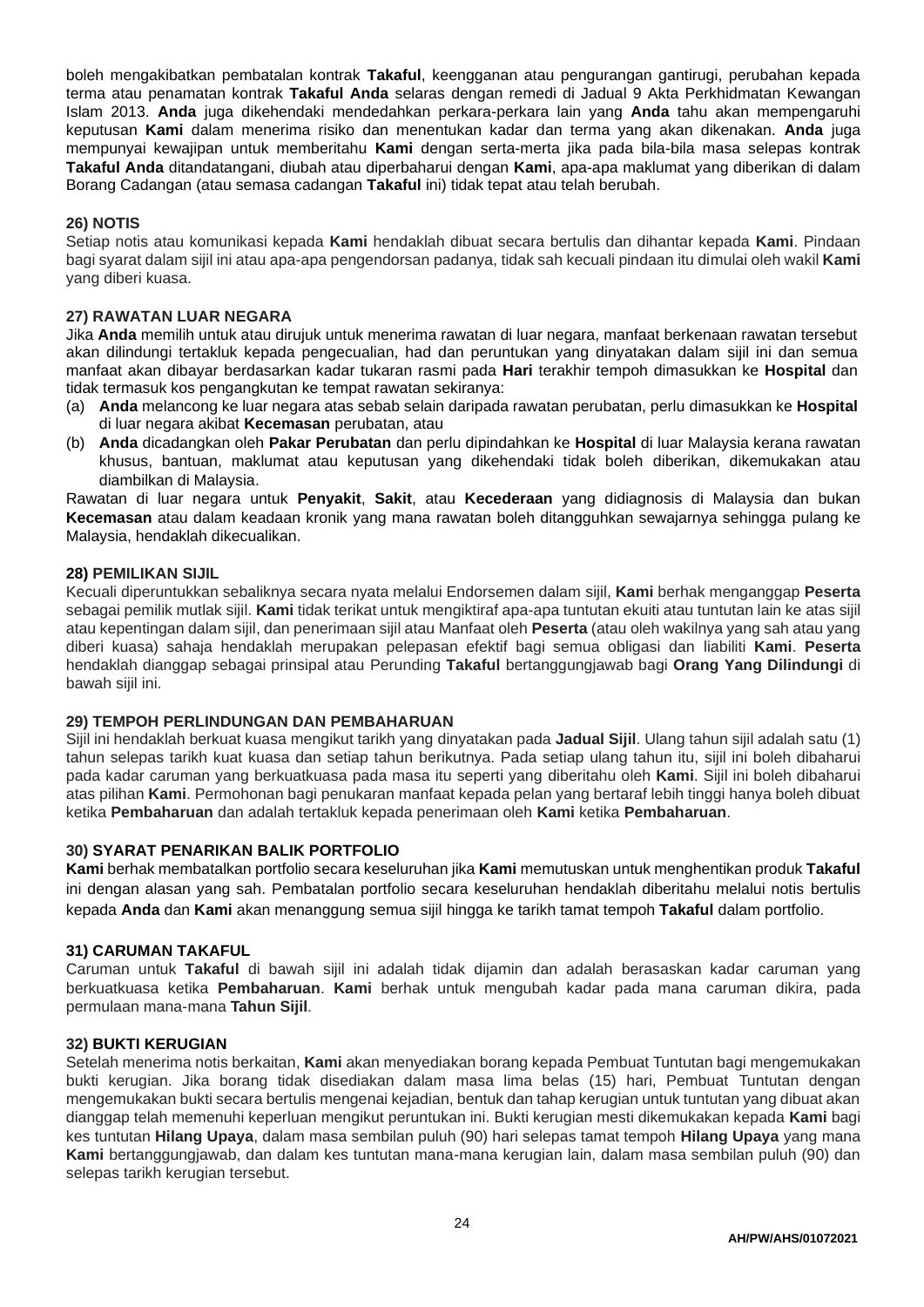# **33) PENGEMBALIAN SEMULA KONTRAK**

Jika **Anda** tidak membayar caruman dalam tempoh ihsan dan sijil ini telah luput, **Anda** tidak akan mempunyai apaapa perlindungan **Takaful** atau manfaat.

Sekiranya sijil luput, **Anda** boleh memohon untuk mengembalikan semula kontrak ini dalam masa empat puluh lima (45) hari selepas tarikh caruman patut dibayar yang tidak dijelaskan. Walau bagaimanapun, **Anda** mesti:

- (a) melengkapkan dan menandatangani borang pengembalian semula,
- (b) memperakui dengan jujur kesemua fakta di dalam borang pengembalian semula,
- (c) menyediakan semua maklumat (jika ada) yang telah **Kami** minta, dan
- (d) membayar semua tunggakan caruman.

## **34) TINGGAL DI LUAR NEGARA**

Tiada manfaat akan dibayar untuk apa-apa rawatan perubatan yang diterima oleh **Anda** di luar Malaysia, jika **Anda** tinggal atau membuat perjalanan ke luar Malaysia lebih daripada sembilan puluh (90) hari berturut- turut.

#### **35) BAYARAN BERSAMA BILIK DAN PENGINAPAN DINAIKTARAF**

Jika **Anda** dimasukkan ke **Hospital** pada kadar Bilik & Penginapan yang diumumkan adalah lebih tinggi daripada manfaat yang layak, **Anda** hendaklah menanggung dua puluh peratus (20%) daripada manfaat lain yang Iayak seperti yang diterangkan dalam **Jadual Sijil**.

#### **36) PERKONGSIAN LEBIHAN**

**Kami** akan menguruskan caruman **Takaful Anda** dengan mengenakan Yuran **Wakalah** Kasar seperti yang diluluskan oleh pihak berkuasa kawal selia di bawah prinsip **Wakalah**, dan seterusnya melabur ke dalam dana **Takaful** melalui Akaun Pelaburan Risiko Am (GRIA). Jika pada akhir Tempoh **Takaful** yang dinyatakan di dalam Jadual yang dilampirkan kepada sijil, terdapat lebihan bersih dalam GRIA, lima puluh peratus (50%) daripada lebihan bersih hendaklah dikongsi di bawah kontrak **Hibah** secara bersekadar bersama Peserta yang tidak membuat sebarang tuntutan dan / atau menerima sebarang manfaat di bawah kelas risiko sama seperti yang dinyatakan di dalam Jadual tersebut selagi sijil berkuat kuasa.

Semua Peserta runcit yang tidak membuat sebarang tuntutan dalam tempoh perlindungan terdahulu layak untuk pengagihan lebihan. Sijil dan caruman mestilah untuk tempoh **Takaful** satu (1) tahun dan tamat pada akhir tahun kewangan yang diisytiharkan.

Semua Peserta korporat yang tidak membuat sebarang tuntutan melebihi tiga puluh (30%) peratus daripada caruman kasar dalam tempoh perlindungan terdahulu layak untuk menerima agihan lebihan. Sijil dan caruman mestilah untuk Tempoh **Takaful** satu (1) tahun dan telah tamat pada akhir tahun kewangan yang diisytiharkan.

Kelayakan dan jumlah lebihan yang akan diagihkan adalah berasaskan kepada cadangan yang dibuat oleh Aktuari Yang Dilantik **Kami** Yang Bertanggungjawab dan diendors oleh Jawatankuasa Syariah dan Lembaga Pengarah.

## **37) KAEDAH MEMPERUNTUKKAN JUMLAH LEBIHAN KECIL**

Bagi sebarang jumlah yang perlu dibuat dan dijelaskan kepada **Anda** yang kurang daripada Jumlah Kecil, **Kami** akan mendermakan jumlah wang tersebut kepada kebajikan seperti yang diluluskan oleh Jawatankuasa Syariah **Kami**. Bagaimanapun, jika **Anda** membuat keputusan sebaliknya, **Anda** perlu mengemukakan permohonan formal kepada **Kami**. Nilai Jumlah Kecil tertakluk kepada kelulusan Jawatankuasa Syariah **Kami**. Jumlah Kecil bermaksud sebarang jumlah dalam ambang yang diluluskan timbul dari tempoh matang, lebihan caruman, penyerahan, perkongsian lebihan atau tuntutan yang akan dibuat selain melalui pembayaran elektronik. Ambang yang diluluskan adalah jumlah maksimum yang ditetapkan oleh Aktuari Yang Dilantik dan diluluskan oleh Jawatankuasa Syariah untuk menentukan Jumlah Kecil yang layak disalurkan kepada pendermaan.

#### **38) PERUNTUKAN CUKAI**

Semua caruman dan yuran di bawah sijil ini mungkin tertakluk kepada **Cukai**. Sekiranya **Cukai** dikenakan, ia akan dinyatakan dalam invois dan **Kami** berhak untuk menuntut atau mengutip **Cukai** daripada **Anda** sebagai tambahan kepada caruman dan / atau yuran yang perlu dibayar di bawah sijil ini.

#### **39) BAHASA**

Sekiranya terdapat percanggahan, kekaburan dan konflik dalam mentafsirkan sebarang terma atau syarat, versi Bahasa Inggeris akan diguna pakai dan menggantikan versi Bahasa Malaysia.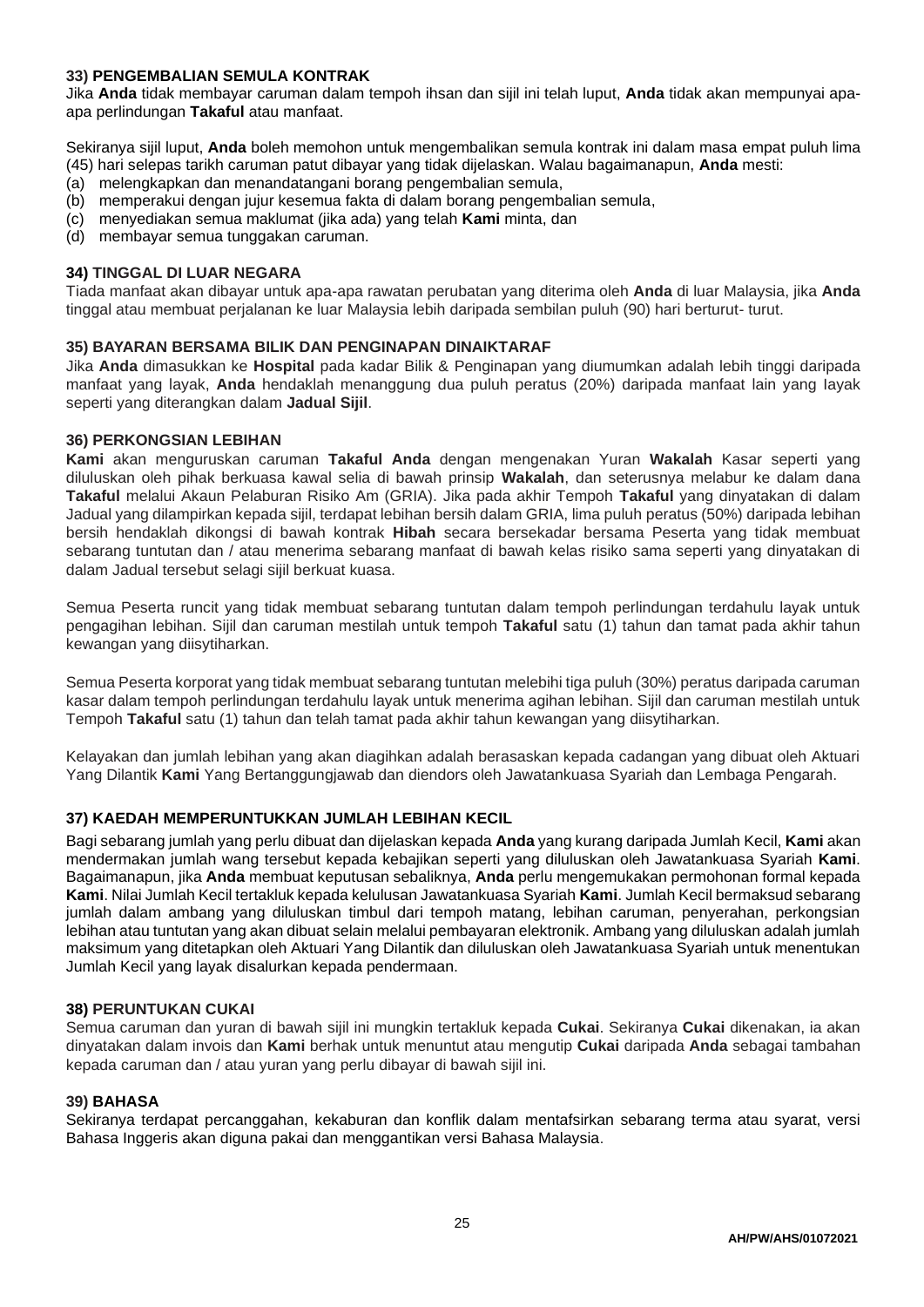## **40) NOTIS DI BAWAH AKTA PERLINDUNGAN DATA PERIBADI 2010 (PDPA)**

Akta Perlindungan Data Peribadi 2010 yang mengawal selia pemprosesan data peribadi dalam transaksi komersial, berkuat kuasa ke atas **Kami**. **Anda** boleh membuat pertanyaan, aduan, permintaan mengakses, mengemas kini, membetulkan atau mengubah mana-mana data peribadi Anda, mengehadkan pemprosesan data peribadi dan/atau untuk memilih keluar daripada penggunaan **Kami** pada bila-bila masa selepas ini dengan mengemukakan permintaan tersebut kepada **Kami** dengan menghantar e-mel ke callcentre@zurich.com.my. Permintaan untuk memilih keluar mesti menyatakan dengan jelas nama penuh, nombor dokumen pengenalan, nombor sijil, nombor telefon dan alamat orang yang membuat permintaan tersebut.

Pemprosesan data peribadi **Anda** tertakluk kepada Notis Perlindungan Data Peribadi **Kami**, seperti yang diterbitkan di [https://www.zurich.com.my/pdpa.](https://www.zurich.com.my/pdpa)